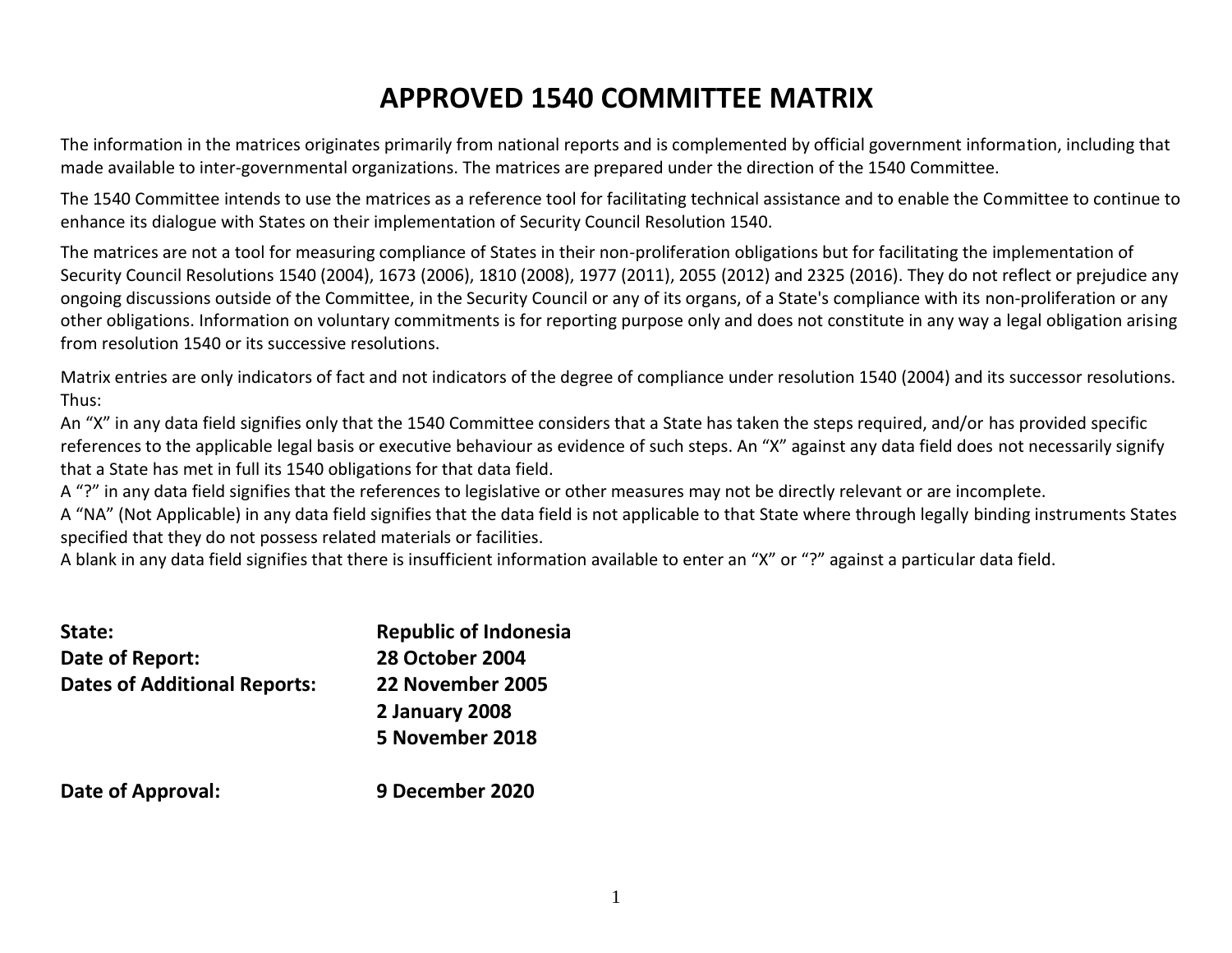### **I. OP 1 and related matters from OP 5, OP 8 (a), (b), (c) and OP10**

|                | <b>Adherence to legally binding</b><br>instruments, membership of<br>organisations, participation<br>in arrangements and<br>statements made. | Relevant information (i.e. signing, deposit of instrument of accession, ratification, etc)        |  |  |  |  |  |  |  |  |
|----------------|----------------------------------------------------------------------------------------------------------------------------------------------|---------------------------------------------------------------------------------------------------|--|--|--|--|--|--|--|--|
| 1              | Nuclear Non-<br><b>Proliferation Treaty</b><br>(NPT)                                                                                         | Deposit 12 July 1979                                                                              |  |  |  |  |  |  |  |  |
| 2              | <b>Nuclear Weapons Free</b><br>Zone/ Protocol(s)                                                                                             | Treaty on the Southeast Asia Nuclear Weapon-Free Zone (the Bangkok Treaty): Deposit 10 April 1997 |  |  |  |  |  |  |  |  |
| 3              | International<br>Convention for the<br>Suppression of Acts of<br>Nuclear Terrorism                                                           | Deposit 30 September 2014                                                                         |  |  |  |  |  |  |  |  |
| 4              | Convention on Physical<br><b>Protection of Nuclear</b><br>Material (CPPNM)                                                                   | Deposit 5 November 1986                                                                           |  |  |  |  |  |  |  |  |
| 5              | 2005 Amendment to the<br><b>CPPNM</b>                                                                                                        | Deposit 27 May 2010                                                                               |  |  |  |  |  |  |  |  |
| 6              | Comprehensive Nuclear-<br>Test-Ban Treaty (CTBT)<br>(not in force)                                                                           | Deposit 6 February 2012                                                                           |  |  |  |  |  |  |  |  |
| $\overline{7}$ | Chemical Weapons<br>Convention (CWC)                                                                                                         | Deposit 12 November 1998                                                                          |  |  |  |  |  |  |  |  |
| 8              | <b>Biological Weapons</b><br>Convention (BWC)                                                                                                | Deposit 4 February 1992                                                                           |  |  |  |  |  |  |  |  |
| 9              | Geneva Protocol of 1925                                                                                                                      | Deposit 21 January 1971                                                                           |  |  |  |  |  |  |  |  |
| 10             | 1997 International<br>Convention for the<br>Suppression of Terrorist<br>Bombings                                                             | Deposit 29 June 2006                                                                              |  |  |  |  |  |  |  |  |
| 11             | 1999 International<br>Convention for the<br>Suppression of the<br><b>Financing of Terrorism</b>                                              | Deposit 29 June 2006                                                                              |  |  |  |  |  |  |  |  |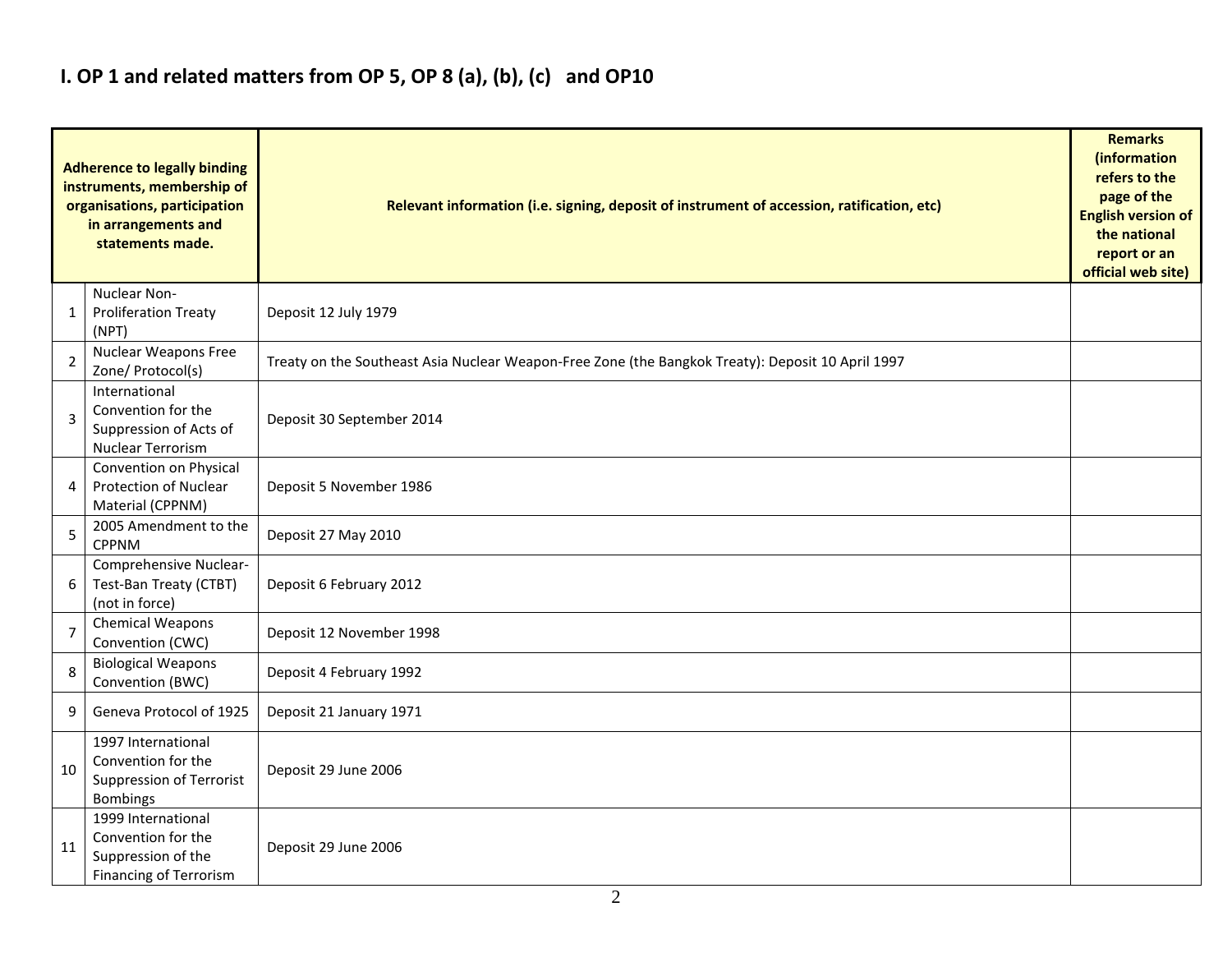|    | 2005 Protocol to the        |                                                                                                                              |  |
|----|-----------------------------|------------------------------------------------------------------------------------------------------------------------------|--|
|    | Convention for the          |                                                                                                                              |  |
| 12 | suppression of unlawful     |                                                                                                                              |  |
|    | acts against the safety of  |                                                                                                                              |  |
|    | maritime navigation         |                                                                                                                              |  |
|    | 2005 Protocol to the        |                                                                                                                              |  |
|    | Protocol for the            |                                                                                                                              |  |
| 13 | suppression of unlawful     |                                                                                                                              |  |
|    | acts against the safety of  |                                                                                                                              |  |
|    | fixed platforms located     |                                                                                                                              |  |
|    | on the continental shelf    |                                                                                                                              |  |
|    | 2010 Convention on the      |                                                                                                                              |  |
|    | Suppression of Unlawful     |                                                                                                                              |  |
| 14 | Acts Relating to            | Signed 10 September 2010                                                                                                     |  |
|    | <b>International Civil</b>  |                                                                                                                              |  |
|    | Aviation                    |                                                                                                                              |  |
|    | Other relevant regional     |                                                                                                                              |  |
| 15 | legally binding             | ASEAN Convention on Counter Terrorism (ACCT)                                                                                 |  |
|    | instruments                 |                                                                                                                              |  |
| 16 | <b>International Atomic</b> | Since 7 August 1957                                                                                                          |  |
|    | Energy Agency (IAEA)        |                                                                                                                              |  |
| 17 | Directly relevant           |                                                                                                                              |  |
|    | Arrangements                |                                                                                                                              |  |
|    | Statement on non-           | State reported that Indonesia calls for the total and complete prohibition of the transfer of all WMD-related equipment,     |  |
| 18 | provision of WMD and        | information, material and facilities, resources or devices and of the extension of assistance in the nuclear, biological and |  |
|    | related materials to        | chemical scientific or technological fields to non-State actors.                                                             |  |
|    | non-State actors            |                                                                                                                              |  |
|    |                             | World Customs Organization (WCO) and its Framework of Standards to Secure and Facilitate Global Trade (SAFE) Programme       |  |
|    |                             | <b>INTERPOL</b>                                                                                                              |  |
|    | Membership in relevant      | World Health Organization (WHO)                                                                                              |  |
|    | international, regional     | World Organisation for Animal Health (OIE)                                                                                   |  |
| 19 | or sub-regional             | International Maritime Organization (IMO)                                                                                    |  |
|    | organisations               | Asia/Pacific Group on Money Laundering (APG)                                                                                 |  |
|    |                             | <b>ASEAN Regional Forum (ARF)</b>                                                                                            |  |
|    |                             | Financial Action Task Force (FATF) as observer since October 2019                                                            |  |
|    |                             |                                                                                                                              |  |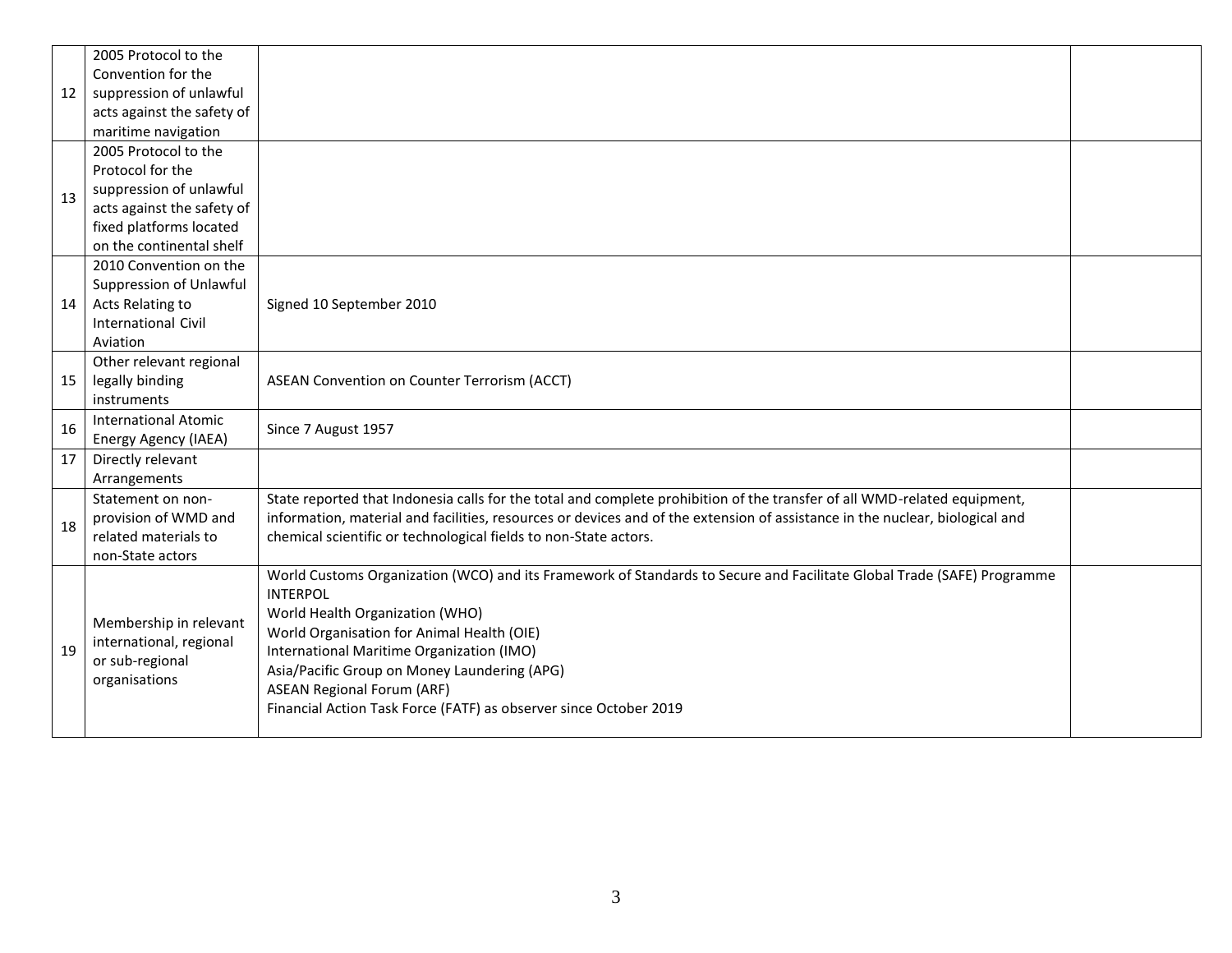### **II. OP 2 - Nuclear Weapons (NW), Chemical Weapons (CW) and Biological Weapons (BW)**

|                | <b>National legislation which</b><br>prohibits persons or entities     |                  |                             |                   | <b>National legal framework</b>                                                                                                                                                                                                                                                                                       |        |                             | <b>Enforcement and civil/criminal penalties</b> |                                                                                                                                                                                                                    |                |
|----------------|------------------------------------------------------------------------|------------------|-----------------------------|-------------------|-----------------------------------------------------------------------------------------------------------------------------------------------------------------------------------------------------------------------------------------------------------------------------------------------------------------------|--------|-----------------------------|-------------------------------------------------|--------------------------------------------------------------------------------------------------------------------------------------------------------------------------------------------------------------------|----------------|
|                | to engage in one of the<br>following activities and its<br>enforcement | $\mathbf N$<br>W | $X$ /?<br>$\mathbf{C}$<br>W | $\mathbf{B}$<br>W | Source document of national implementation<br>law                                                                                                                                                                                                                                                                     | N<br>W | $X$ /?<br>$\mathbf{c}$<br>W | $\mathbf{B}$<br>W                               | <b>Source document</b>                                                                                                                                                                                             | <b>Remarks</b> |
|                |                                                                        |                  |                             |                   | NW/CW/BW:<br>Law No.5/2018 on Counter-Terrorism, Article<br>10(A) (creates)                                                                                                                                                                                                                                           |        |                             |                                                 | NW/CW/BW:<br>Law No.5/2018 on Counter-Terrorism, Article<br>10(A)                                                                                                                                                  |                |
|                |                                                                        |                  |                             |                   | NW:<br>- Law 10 of 1997 on Nuclear Energy, Articles<br>10-12, 17<br>- Government Regulation 2 of 2014 on<br>Licensing of Nuclear Installation and Utilization<br>of Nuclear Materials, Articles 105-107                                                                                                               |        |                             |                                                 | NW:<br>- Law 10 of 1997 on Nuclear Energy, Articles<br>17, 41-44<br>- Government Regulation 2 of 2014 on<br>Licensing of Nuclear Installation and Utilization<br>of Nuclear Materials, Articles 126-130            |                |
| $\mathbf 1$    | manufacture                                                            | X                | $\mathsf X$                 | $\boldsymbol{X}$  | CW:<br>Law 9 of 2008 on the Use of Chemical<br>Materials and the Prohibition of Chemical<br>Materials as Chemical Weapons, Articles 12<br>and 14                                                                                                                                                                      | X      | $\mathsf{X}^-$              | $\mathsf{X}$                                    | CW:<br>Law 9 of 2008 on the Use of Chemical<br>Materials and the Prohibition of Chemical<br>Materials as Chemical Weapons, Articles 22-30                                                                          |                |
|                |                                                                        |                  |                             |                   | BW:<br>- Law 4 of 1984 on Infectious Disease<br>Outbreak, Articles 7, 13 and 15<br>- Government Regulation 39 of 1995 on Health<br>Research and Development, Articles 3-7 and 19<br>- Law 36 of 2009 on Health, Articles 42 and 45<br>- Regulation of the Minister of Health No.<br>1501/MENKES/PER/X/2010, Article 4 |        |                             |                                                 | BW:<br>- Law 4 of 1984 on Infectious Disease<br>Outbreak, Articles 14-15<br>- Government Regulation 39 of 1995 on Health<br>Research and Development, Article 19<br>- Law 36 of 2009 on Health, Articles 42 and 45 |                |
| $\overline{2}$ | acquire                                                                | X                | $\mathsf{X}$                | $\mathsf{X}$      | NW/CW/BW:<br>Law No.5/2018 on Counter-Terrorism, Article<br>12: receiving, acquiring, embezzling, seeking,<br>seizing or stealing<br>NW:<br>- Law 10 of 1997 on Nuclear Energy, Articles<br>$10 - 12$                                                                                                                 | X.     | X                           | $\mathsf{X}$                                    | NW/CW/BW:<br>Law No.5/2018 on Counter-Terrorism, Article<br>12: sentence<br>NW:<br>- Law 10 of 1997 on Nuclear Energy, Articles<br>41-44                                                                           |                |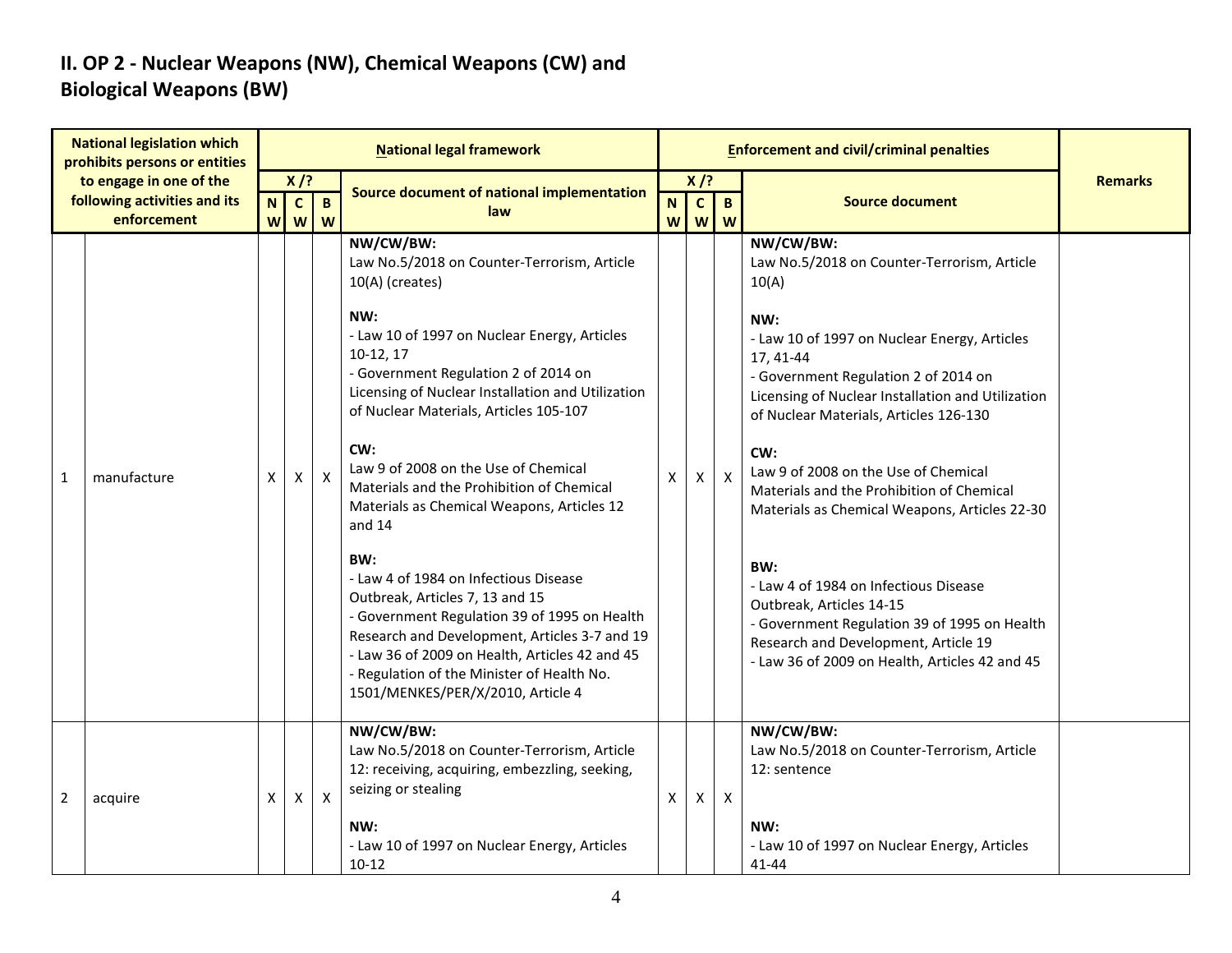|   |         |   |              |              | - Government Regulation 2 of 2014 on<br>Licensing of Nuclear Installation and Utilization<br>of Nuclear Materials, Articles 105-107<br>CW:<br>Law 9 of 2008 on the Use of Chemical<br>Materials and the Prohibition of Chemical<br>Materials as Chemical Weapons, Articles 12<br>and $14$                                                                                                                                                                                                             |              |          |              | - Government Regulation 2 of 2014 on<br>Licensing of Nuclear Installation and Utilization<br>of Nuclear Materials, Articles 126-130<br>CW:<br>Law 9 of 2008 on the Use of Chemical<br>Materials and the Prohibition of Chemical<br>Materials as Chemical Weapons, Articles 22-30                                                                                            |  |
|---|---------|---|--------------|--------------|-------------------------------------------------------------------------------------------------------------------------------------------------------------------------------------------------------------------------------------------------------------------------------------------------------------------------------------------------------------------------------------------------------------------------------------------------------------------------------------------------------|--------------|----------|--------------|-----------------------------------------------------------------------------------------------------------------------------------------------------------------------------------------------------------------------------------------------------------------------------------------------------------------------------------------------------------------------------|--|
|   |         |   |              |              | BW:<br>- Law 4 of 1984 on Infectious Disease<br>Outbreak, Articles 7, 13 (management, inc.<br>acquisition)<br>- Government Regulation 40 of 1991 on<br>Countering Infectious Disease Outbreak,<br>Articles 25-27<br>- Law 36 of 2009 on Health, Articles 42 and 45                                                                                                                                                                                                                                    |              |          |              | BW:<br>- Law 4 of 1984 on Infectious Disease<br>Outbreak, Articles 14-15<br>- Law 36 of 2009 on Health, Articles 42 and 45                                                                                                                                                                                                                                                  |  |
| 3 | possess | х | X            | X            | NW/CW/BW:<br>Law No.5/2018 on Counter-Terrorism, Articles<br>10(A) and 12 (possessing)<br>NW:<br>- Law 10 of 1997 on Nuclear Energy, Article 17<br>- Government Regulation 2 of 2014 on<br>Licensing of Nuclear Installation and Utilization<br>of Nuclear Materials, Article 107<br>BW:<br>- Law 4 of 1984 on Infectious Disease<br>Outbreak. Articles 7, 13 (management, inc.<br>stockpiling)<br>- Government Regulation 40 of 1991 on<br>Countering Infectious Disease Outbreak,<br>Articles 25-27 | X            | X        | X            | NW/CW/BW:<br>Law No.5/2018 on Counter-Terrorism, Articles<br>10(A) and 12 (sentence)<br>NW:<br>- Law 10 of 1997 on Nuclear Energy, Articles<br>$41 - 44$<br>- Government Regulation 2 of 2014 on<br>Licensing of Nuclear Installation and Utilization<br>of Nuclear Materials, Articles 126-130<br>BW:<br>- Law 4 of 1984 on Infectious Disease<br>Outbreak, Articles 14-15 |  |
| 4 | develop | X | $\mathsf{X}$ | $\mathsf{X}$ | NW/CW/BW:<br>Law No.5/2018 on Counter-Terrorism, Article<br>10(A) (creates)<br>NW:<br>- Law 10 of 1997 on Nuclear Energy, Article 1                                                                                                                                                                                                                                                                                                                                                                   | $\mathsf{X}$ | $\times$ | $\mathsf{X}$ | NW/CW/BW:<br>Law No.5/2018 on Counter-Terrorism, Article<br>10(A) (creates)<br>NW:<br>- Law 10 of 1997 on Nuclear Energy, Articles                                                                                                                                                                                                                                          |  |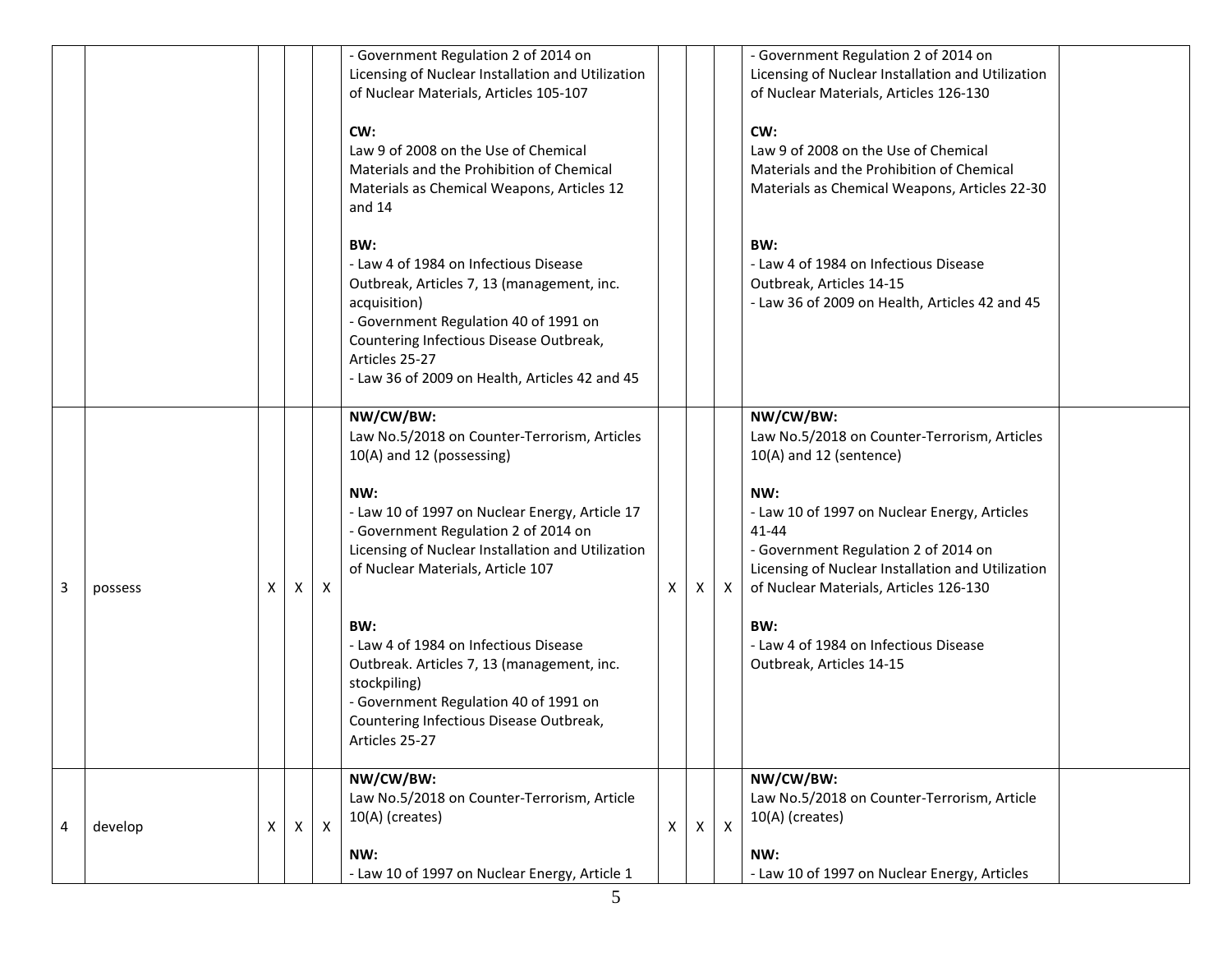|   |           |    |   |              | - Government Regulation 2 of 2014 on              |   |   |   | 41-44                                             |  |
|---|-----------|----|---|--------------|---------------------------------------------------|---|---|---|---------------------------------------------------|--|
|   |           |    |   |              | Licensing of Nuclear Installation and Utilization |   |   |   | - Government Regulation 2 of 2014 on              |  |
|   |           |    |   |              |                                                   |   |   |   |                                                   |  |
|   |           |    |   |              | of Nuclear Materials, Articles 105 and 107        |   |   |   | Licensing of Nuclear Installation and Utilization |  |
|   |           |    |   |              |                                                   |   |   |   | of Nuclear Materials, Articles 126-130            |  |
|   |           |    |   |              | CW:                                               |   |   |   | CW:                                               |  |
|   |           |    |   |              |                                                   |   |   |   |                                                   |  |
|   |           |    |   |              | Law 9 of 2008 on the Use of Chemical              |   |   |   | Law 9 of 2008 on the Use of Chemical              |  |
|   |           |    |   |              | Materials and the Prohibition of Chemical         |   |   |   | Materials and the Prohibition of Chemical         |  |
|   |           |    |   |              | Materials as Chemical Weapons, Articles 12        |   |   |   | Materials as Chemical Weapons, Articles 22-30     |  |
|   |           |    |   |              | and 14                                            |   |   |   |                                                   |  |
|   |           |    |   |              | BW:                                               |   |   |   | BW:                                               |  |
|   |           |    |   |              | - Law 4 of 1984 on Infectious Disease             |   |   |   | - Law 4 of 1984 on Infectious Disease             |  |
|   |           |    |   |              |                                                   |   |   |   |                                                   |  |
|   |           |    |   |              | Outbreak, Articles 7, 13                          |   |   |   | Outbreak, Articles 14-15                          |  |
|   |           |    |   |              | - Government Regulation 39 of 1995 on Health      |   |   |   | - Government Regulation 39 of 1995 on Health      |  |
|   |           |    |   |              | Research and Development, Article 3-7             |   |   |   | Research and Development, Article 19              |  |
|   |           |    |   |              | Law 36 of 2009 on Health, Articles 42 and 45      |   |   |   | Law 36 of 2009 on Health, Articles 42 and 45      |  |
|   |           |    |   |              | NW/CW/BW:                                         |   |   |   | NW/CW/BW:                                         |  |
|   |           |    |   |              | - Law No.5/2018 on Counter-Terrorism, Articles    |   |   |   | - Law No.5/2018 on Counter-Terrorism,             |  |
|   |           |    |   |              | 10(A) and 12 (delivering)                         |   |   |   | Articles 10(A) and 12 (sentence)                  |  |
|   |           |    |   |              | - Minister of Trade's Regulation Number 47        |   |   |   | - Minister of Trade's Regulation Number 47        |  |
|   |           |    |   |              | Year 2019 on Procurement, Distribution, and       |   |   |   | Year 2019 on Procurement, Distribution, and       |  |
|   |           |    |   |              |                                                   |   |   |   |                                                   |  |
|   |           |    |   |              | Monitoring of Dangerous Goods, Articles 6-7,      |   |   |   | Monitoring of Dangerous Goods, article 23         |  |
|   |           |    |   |              | 11-12 and 15                                      |   |   |   | - Government Regulation 74 of 2001 on             |  |
|   |           |    |   |              | - Government Regulation 74 of 2001 on             |   |   |   | Hazardous and Toxic Materials, Chapter III        |  |
|   |           |    |   |              | Hazardous and Toxic Materials, Chapter III        |   |   |   | - Law No.6/2018 on Health Quarantine, Article     |  |
|   |           |    |   |              | - Law No.6/2018 on Health Quarantine, Article     |   |   |   | 9 (State Interpretation)                          |  |
|   |           |    |   |              | 1 (subpara.1 & 2) (State Interpret provisions to  |   |   |   |                                                   |  |
|   |           |    |   |              | include prohibition on transport of               |   |   |   |                                                   |  |
| 5 | transport |    |   |              | NW/CW/BW related materials)                       | X | X | X |                                                   |  |
|   |           | x. | X | $\mathsf{X}$ |                                                   |   |   |   |                                                   |  |
|   |           |    |   |              | NW:                                               |   |   |   | NW:                                               |  |
|   |           |    |   |              | - Law 10 of 1997 on Nuclear Energy, Articles      |   |   |   | - Law 10 of 1997 on Nuclear Energy, Article 41-   |  |
|   |           |    |   |              | $16-17$                                           |   |   |   | 44                                                |  |
|   |           |    |   |              | -Government Regulation 2 of 2014 on Licensing     |   |   |   | - Government Regulation 58 of 2015 on             |  |
|   |           |    |   |              | of Nuclear Installation and Utilization of        |   |   |   | Radiation Safety and Security in the              |  |
|   |           |    |   |              | Nuclear Materials, Article 105                    |   |   |   | Transportation of Radioactive Substances          |  |
|   |           |    |   |              | - Government Regulation 58 of 2015 on             |   |   |   | Article 81                                        |  |
|   |           |    |   |              | Radiation Safety and Security in the              |   |   |   | - Decree of the Chairman of BAPETEN No. 4 of      |  |
|   |           |    |   |              | Transportation of Radioactive Substances          |   |   |   | 2011 on Safeguard System, Articles 54-55          |  |
|   |           |    |   |              | Article 80                                        |   |   |   |                                                   |  |
|   |           |    |   |              | - Decree of the Chairman of BAPETEN No. 4 of      |   |   |   |                                                   |  |
|   |           |    |   |              | 2011 on Safeguard System, Articles 28-31          |   |   |   |                                                   |  |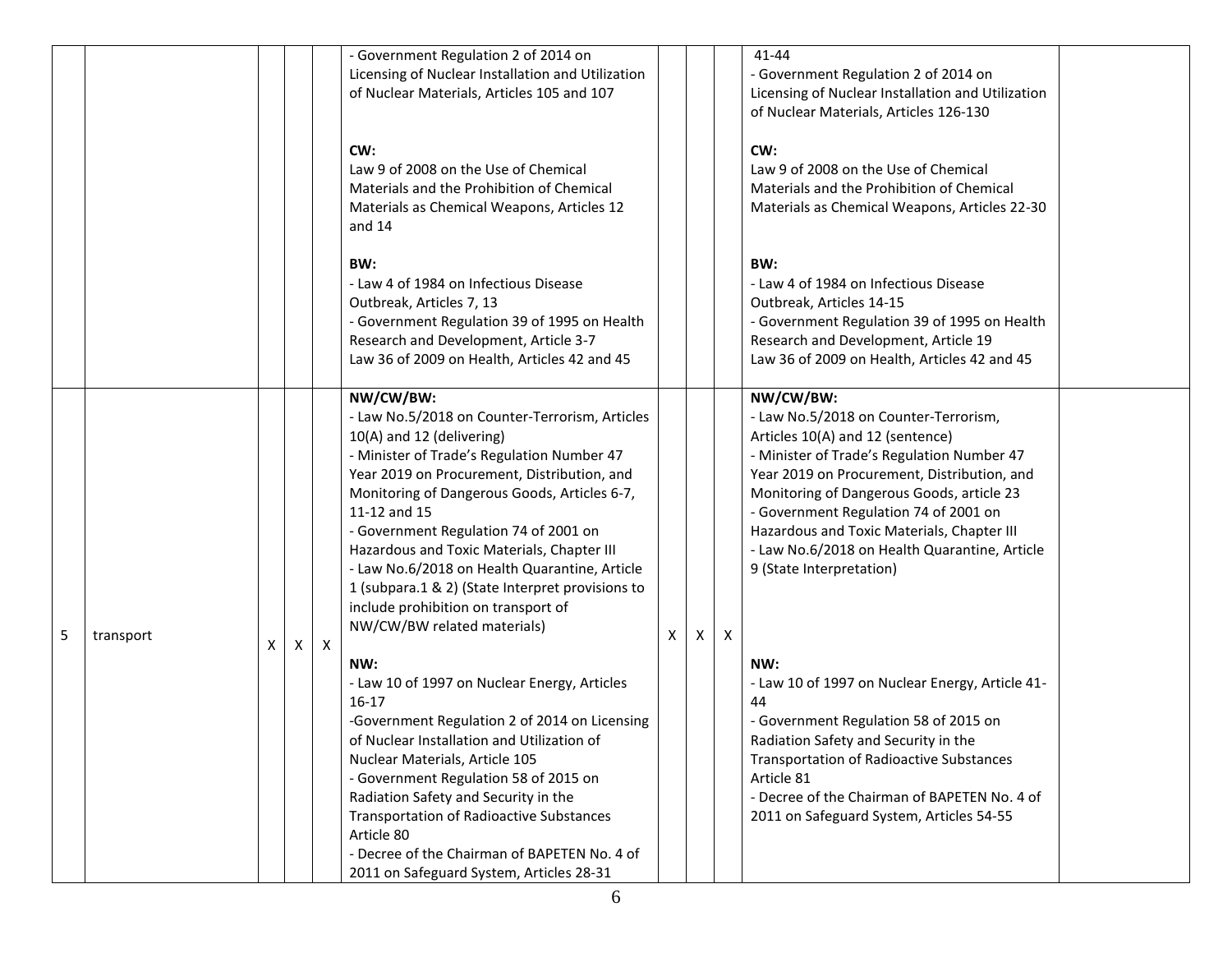|               |                                   | CW:<br>- Minister of Trade's Regulation No. 47 of 2019<br>on Procurement, Distribution, and Monitoring<br>of Dangerous Goods, Articles 6-7, 11-12, 15<br>BW:<br>Law No. 6/2018 on Health Quarantine, Article<br>15 (State Interpret provisions to include<br>prohibition on transport of BW related<br>materials)                                                                                                                                                                            |   |   |                  | CW:<br>- Minister of Trade's Regulation No. 47 of 2019<br>on Procurement, Distribution, and Monitoring<br>of Dangerous Goods, Chapter IV<br>BW:<br>Law No. 6/2018 on Health Quarantine, Articles<br>90-94 (State interpretation)                                                                                                                                                 |  |
|---------------|-----------------------------------|----------------------------------------------------------------------------------------------------------------------------------------------------------------------------------------------------------------------------------------------------------------------------------------------------------------------------------------------------------------------------------------------------------------------------------------------------------------------------------------------|---|---|------------------|----------------------------------------------------------------------------------------------------------------------------------------------------------------------------------------------------------------------------------------------------------------------------------------------------------------------------------------------------------------------------------|--|
|               |                                   | NW/CW/BW:<br>- Law No.5/2018 on Counter-Terrorism, Article<br>10(A) (hands over)<br>- Minister of Trade's Regulation Number 47<br>Year 2019 on Procurement, Distribution, and<br>Monitoring of Dangerous Goods, Chapter VII<br>- Government Regulation 74 of 2001 on<br>Hazardous and Toxic Materials, Chapter III<br>Law No. 6/2018 on Health Quarantine, Article 1<br>(subpara. 1 & 2) (State Interpret provisions to<br>include prohibition on transfer of NW/CW/BW<br>related materials) |   |   |                  | NW/CW/BW:<br>- Law No.5/2018 on Counter-Terrorism, Article<br>10(A)<br>- Minister of Trade's Regulation Number 47<br>Year 2019 on Procurement, Distribution, and<br>Monitoring of Dangerous Goods, Chapter IX<br>- Government Regulation 74 of 2001 on<br>Hazardous and Toxic Materials, Chapter III<br>Law No. 6/2018 on Health Quarantine, Article<br>9 (state interpretation) |  |
| 6<br>transfer | $\mathsf{X}$<br>$\mathsf{X}$<br>X | NW:<br>- Law 10 of 1997 on Nuclear Energy, Article 16-<br>17<br>- Government Regulation 2 of 2014 on<br>Licensing of Nuclear Installation and Utilization<br>of Nuclear Materials, Article 105<br>- Government Regulation 58 of 2015 on<br>Radiation Safety and Security in the<br>Transportation of Radioactive Substances<br>Article 80<br>- Decree of the Chairman of BAPETEN No. 4 of<br>2011 on Safeguard System, Articles 28-31<br>CW:                                                 | Χ | X | $\boldsymbol{X}$ | NW:<br>- Law 10 of 1997 on Nuclear Energy, Article 41-<br>44<br>- Government Regulation 58 of 2015 on<br>Radiation Safety and Security in the<br><b>Transportation of Radioactive Substances</b><br>Article 81<br>- Decree of the Chairman of BAPETEN No. 4 of<br>2011 on Safeguard System, Articles 54-55<br>CW:<br>Law 9 of 2008 on the Use of Chemical                        |  |
|               |                                   | Law 9 of 2008 on the Use of Chemical<br>Materials and the Prohibition of Chemical<br>Materials as Chemical Weapons, Articles 12<br>and $14$                                                                                                                                                                                                                                                                                                                                                  |   |   |                  | Materials and the Prohibition of Chemical<br>Materials as Chemical Weapons, Articles 22-30                                                                                                                                                                                                                                                                                       |  |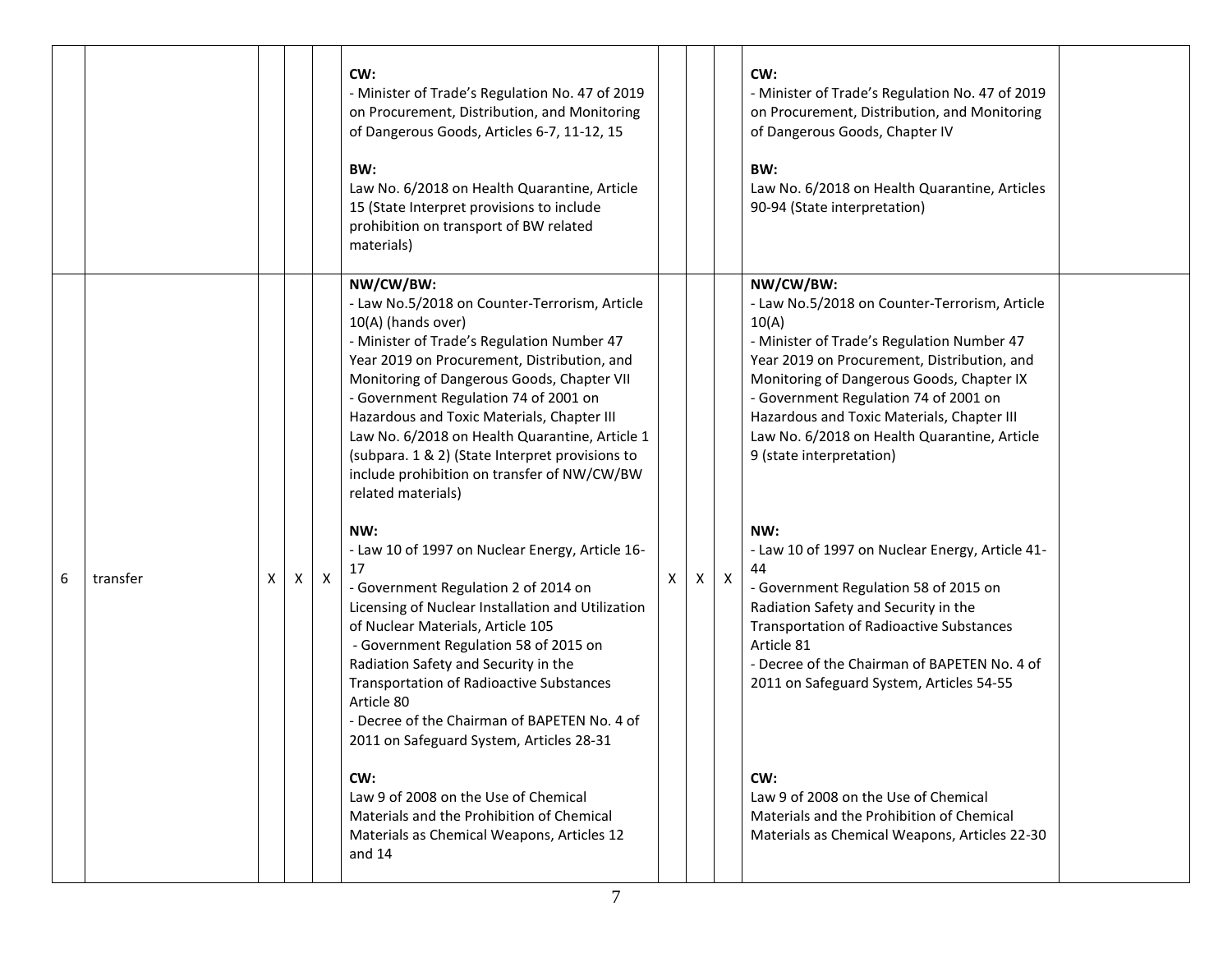|   |     |   |   |              | BW:<br>- Law 4 of 1984 on Infectious Disease<br>Outbreak. Articles 7, 13 (management, inc.<br>transportation)<br>- Government Regulation 40 of 1991 on<br>Countering Infectious Disease Outbreak,<br>Articles 25-27<br>Law No. 6/2018 on Health Quarantine, Article<br>15 (State Interpret provisions to include<br>prohibition on transport of BW related<br>materials) |   |                           | BW:<br>- Law 4 of 1984 on Infectious Disease<br>Outbreak, Articles 14-15<br>- Law No. 6/2018 on Health Quarantine,<br>Articles 90-94 (state interpretation)                                                                      |  |
|---|-----|---|---|--------------|--------------------------------------------------------------------------------------------------------------------------------------------------------------------------------------------------------------------------------------------------------------------------------------------------------------------------------------------------------------------------|---|---------------------------|----------------------------------------------------------------------------------------------------------------------------------------------------------------------------------------------------------------------------------|--|
|   |     |   |   |              | NW/CW/BW:<br>- Law No.5/2018 on Counter-Terrorism, Article<br>12 (using)<br>- Law No. 6/2018 on Health Quarantine, Article<br>1 (subpara. 1 & 2) (State Interpret provisions to<br>include prohibition on transport of<br>NW/CW/BW related materials)<br>NW:<br>- Law 10 of 1997 on Nuclear Energy, Articles                                                             |   |                           | NW/CW/BW:<br>- Law No.5/2018 on Counter-Terrorism,<br>Articles 10: sentences and 12 (using)<br>- Law No. 6/2018 on Health Quarantine, Article<br>9 (state interpretation)<br>NW:<br>- Law 10 of 1997 on Nuclear Energy, Articles |  |
| 7 | Use | X | X | $\mathsf{X}$ | $16-17$<br>- Government Regulation 2 of 2014 on<br>Licensing of Nuclear Installation and Utilization<br>of Nuclear Materials, Article 105<br>CW:<br>Law 9 of 2008 on the Use of Chemical<br>Materials and the Prohibition of Chemical<br>Materials as Chemical Weapons, Article 14                                                                                       | x | $\boldsymbol{\mathsf{X}}$ | 41-44<br>CW:<br>Law 9 of 2008 on the Use of Chemical<br>Materials and the Prohibition of Chemical<br>Materials as Chemical Weapons, Articles 22-30                                                                               |  |
|   |     |   |   |              | BW:<br>- Law 4 of 1984 on Infectious Disease<br>Outbreak, Articles 7, 13 (management, inc.<br>use)<br>- Government Regulation 40 of 1991 on<br>Countering Infectious Disease Outbreak,<br>Articles 25-27<br>- Law No. 6/2018 on Health Quarantine, Article<br>15 (State Interpret provisions to include<br>prohibition on transport of BW related<br>materials)          |   |                           | BW:<br>- Law 4 of 1984 on Infectious Disease<br>Outbreak, Articles 14-15<br>- Law No. 6/2018 on Health Quarantine,<br>Articles 90-94 (state interpretation)                                                                      |  |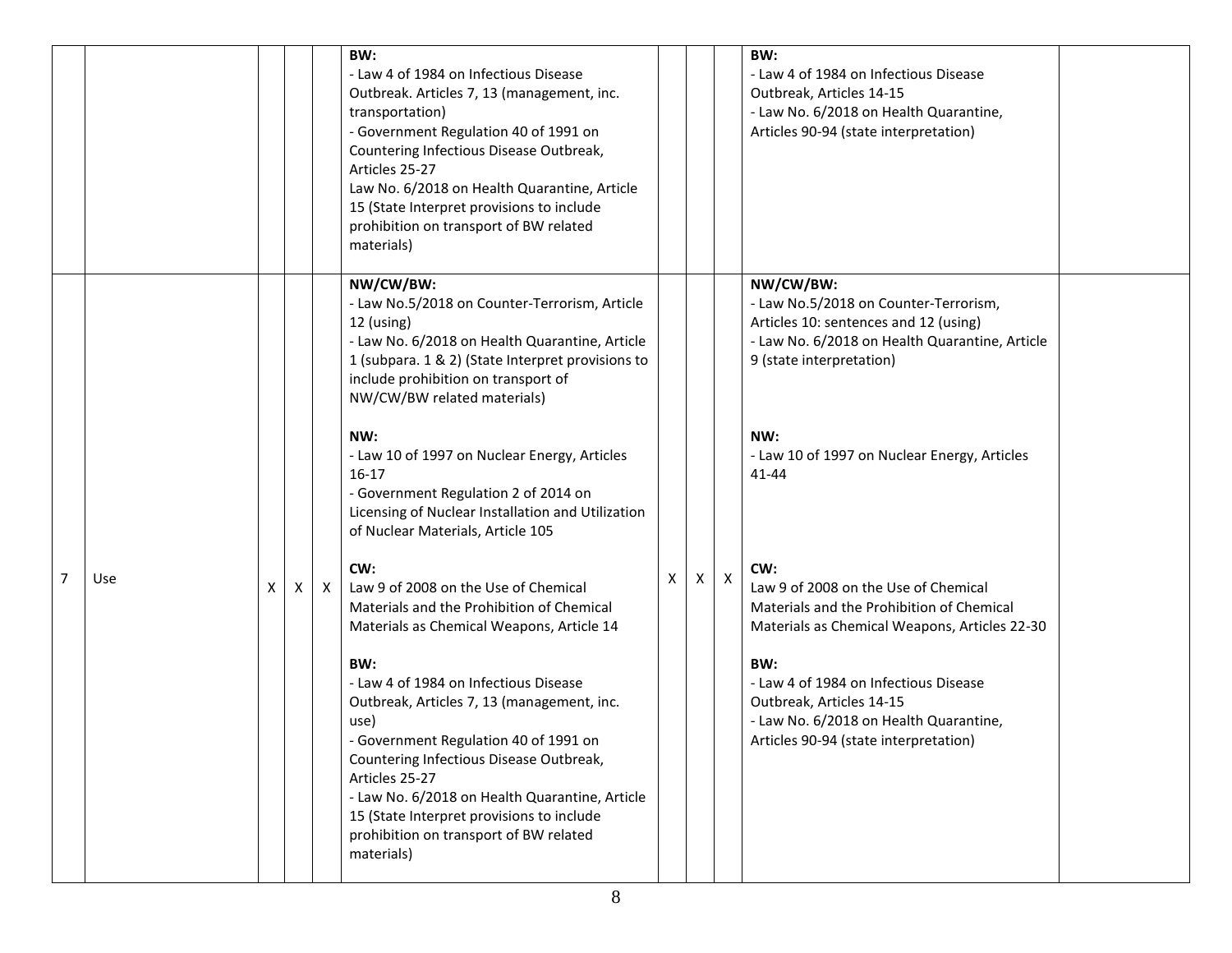| 8  | attempt to engage in<br>abovementioned<br>activities                      | X | $\mathsf{X}$ | $\boldsymbol{X}$ | NW/CW/BW:<br>Law No.5/2018 on Counter-Terrorism, Articles<br>12 (attempt) and 15<br>CW:<br>Law 9 of 2008 on the Use of Chemical<br>Materials and the Prohibition of Chemical<br>Materials as Chemical Weapons, Article 14<br>(State interpretation) | X | $\mathsf{X}$ | $\pmb{\times}$            | NW/CW/BW:<br>Law No.5/2018 on Counter-Terrorism, Articles<br>12 and 15<br>CW:<br>Law 9 of 2008 on the Use of Chemical<br>Materials and the Prohibition of Chemical<br>Materials as Chemical Weapons, Articles 22-30 |  |
|----|---------------------------------------------------------------------------|---|--------------|------------------|-----------------------------------------------------------------------------------------------------------------------------------------------------------------------------------------------------------------------------------------------------|---|--------------|---------------------------|---------------------------------------------------------------------------------------------------------------------------------------------------------------------------------------------------------------------|--|
| 9  | participate as an<br>accomplice in<br>abovementioned<br>activities        | X | X            | $\mathsf{X}$     | NW/CW/BW:<br>Law No.5/2018 on Counter-Terrorism, Articles<br>12 (participate) and 15<br>CW:<br>Law 9 of 2008 on the Use of Chemical<br>Materials and the Prohibition of Chemical<br>Materials as Chemical Weapons, Article 14                       | X | X            | $\boldsymbol{\mathsf{X}}$ | NW/CW/BW:<br>Law No.5/2018 on Counter-Terrorism, Articles<br>12 and 15<br>CW:<br>Law 9 of 2008 on the Use of Chemical<br>Materials and the Prohibition of Chemical<br>Materials as Chemical Weapons, Articles 22-30 |  |
| 10 | assist in<br>abovementioned<br>activities                                 | X | X            | $\mathsf{X}$     | NW/CW/BW:<br>Law No.5/2018 on Counter-Terrorism, Article<br>15<br>CW:<br>Law 9 of 2008 on the Use of Chemical<br>Materials and the Prohibition of Chemical<br>Materials as Chemical Weapons, Article 14                                             | X | $\mathsf{X}$ | $\mathsf{X}$              | NW/CW/BW:<br>Law No.5/2018 on Counter-Terrorism, Article<br>15<br>CW:<br>Law 9 of 2008 on the Use of Chemical<br>Materials and the Prohibition of Chemical<br>Materials as Chemical Weapons, Articles 22-30         |  |
| 11 | finance<br>abovementioned<br>activities                                   | X | X            | $\mathsf{X}$     | NW/CW/BW:<br>- Law No.5/2018 on Counter-Terrorism, Article<br>11<br>- Law No.9/2013 on Counter-Terrorism<br>Financing, Articles 4-8<br>- Law No.8/2010 on Anti-Money Laundering,<br>article 2(2)                                                    | X | X            | $\mathsf{X}$              | NW/CW/BW:<br>- Law No.5/2018 on Counter-Terrorism, Article<br>11<br>- Law No.9/2013 on Counter-Terrorism<br>Financing, Articles 4-8<br>- Law No.8/2010 on Anti-Money Laundering,<br>article 2(2)                    |  |
| 12 | abovementioned<br>activities related to<br>means of delivery <sup>1</sup> |   |              |                  |                                                                                                                                                                                                                                                     |   |              |                           |                                                                                                                                                                                                                     |  |

1. Means of delivery: missiles, rockets and other unmanned systems capable of delivering nuclear, chemical, or biological weapons that are specially designed for such use.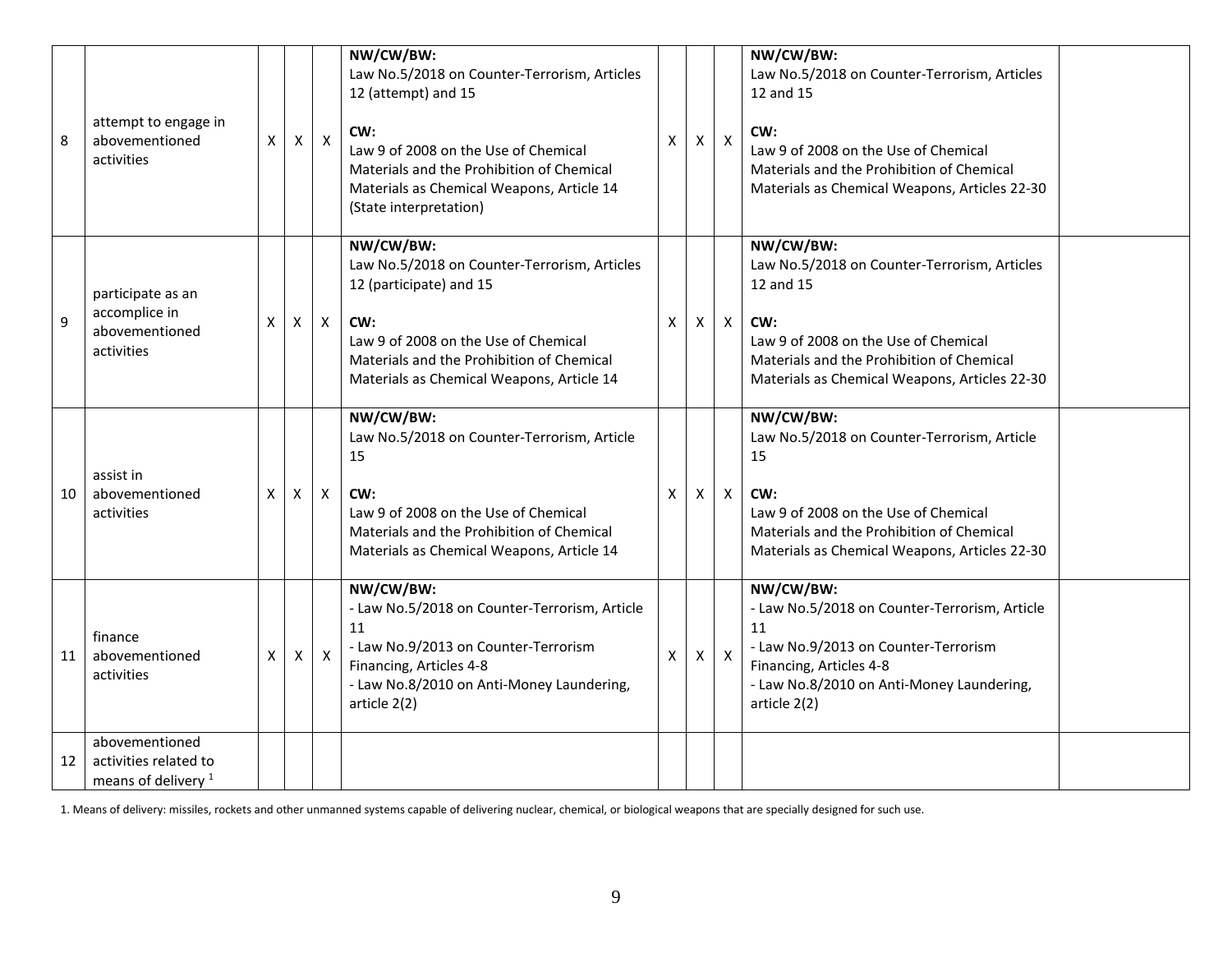#### **III. OP 3 (a) and (b) - Account for/Secure/Physically protect NW, CW and BW, including Related Materials <sup>2</sup>**

|              | <b>Measures to establish</b><br>domestic controls to prevent                                                  |                  |                            |                      | National legal and/or regulatory framework                                                                                                                                                                                                                                                                                                                                                                                                                                                                                                                                                                                                                                                                                                                                                                                                                                                                                                                                                              |   |                                                          |   | <b>Enforcement and civil/criminal penalties</b>                                                                                                                                                                                                                                                                                                                                                                                                                                                                                                                                                                                                                                                                                         |                |
|--------------|---------------------------------------------------------------------------------------------------------------|------------------|----------------------------|----------------------|---------------------------------------------------------------------------------------------------------------------------------------------------------------------------------------------------------------------------------------------------------------------------------------------------------------------------------------------------------------------------------------------------------------------------------------------------------------------------------------------------------------------------------------------------------------------------------------------------------------------------------------------------------------------------------------------------------------------------------------------------------------------------------------------------------------------------------------------------------------------------------------------------------------------------------------------------------------------------------------------------------|---|----------------------------------------------------------|---|-----------------------------------------------------------------------------------------------------------------------------------------------------------------------------------------------------------------------------------------------------------------------------------------------------------------------------------------------------------------------------------------------------------------------------------------------------------------------------------------------------------------------------------------------------------------------------------------------------------------------------------------------------------------------------------------------------------------------------------------|----------------|
|              | the proliferation of NW, CW,<br><b>BW, and their means of</b><br>delivery; controls over<br>related materials | $\mathbf N$<br>W | $X$ /?<br>$\mathbf c$<br>W | $\, {\bf B} \,$<br>W | <b>Source document</b>                                                                                                                                                                                                                                                                                                                                                                                                                                                                                                                                                                                                                                                                                                                                                                                                                                                                                                                                                                                  |   | $X$ /?<br>$\mathbf N$<br>$\mathbf B$<br>C<br>W<br>W<br>W |   | <b>Source document</b>                                                                                                                                                                                                                                                                                                                                                                                                                                                                                                                                                                                                                                                                                                                  | <b>Remarks</b> |
| $\mathbf{1}$ | Measures to account for<br>production                                                                         | X                | X                          | $\cdot$              | NW:<br>- INFCIRC/283<br>- Law No. 10/1997 on Nuclear Energy, Articles<br>14-21<br>- Decree of the Chairman of BAPETEN No.<br>2/2005 on the State System for the<br>Accountability and Control of Nuclear Material<br>- Decree of the Chairman of BAPETEN No.<br>13/Ka-BAPETEN/VI-99 on the State System for<br>the Accountability and Control of Nuclear<br>Material<br>- Decree of the Chairman of BAPETEN No. 4 of<br>2011 on Safeguard System, Article 32<br>CW:<br>- Law 9 of 2008 on the Use of Chemical<br>Materials and the Prohibition of Chemical<br>Materials as Chemical Weapons, Articles 7-11<br>- Minister of Industry's Regulation Number 24<br>Year 2006 on Monitoring the Production and<br>the Use of Dangerous Goods for Industry, Ch. V<br>BW:<br>- Law 4 of 1984 on Infectious Disease<br>Outbreak, Art. 7<br>- Government Regulation 39 of 1995 on Health<br>Research and Development, Art. 3-4<br>- Regulation of the Minister of Health No.<br>1501/MENKES/PER/X/2010 Article 4 | X | Х                                                        | ? | NW:<br>- Law No. 10/1997 on Nuclear Energy, Articles<br>41-44<br>- Government Regulation 33 of 2007 on Ionizing<br>Radiation Safety and Radioactive Source Safety<br>Chapter VII<br>- Decree of the Chairman of BAPETEN No. 4 of<br>2011 on Safeguard System Article 54-55<br>CW:<br>- Law 9 of 2008 on the Use of Chemical Materials<br>and the Prohibition of Chemical Materials as<br>Chemical Weapons, Articles 22-30<br>- Minister of Industry's Regulation Number 24<br>Year 2006 on Monitoring the Production and the<br>Use of Dangerous Goods for Industry, Ch. VIII<br>BW:<br>- Law 4 of 1984 on Infectious Disease Outbreak,<br>Art. 15<br>- Government Regulation 39 of 1995 on Health<br>Research and Development, Art. 20 |                |
| 2            | Measures to account for<br>use                                                                                | X                | X                          | $\cdot$              | NW:<br>INFCIRC/283<br>- Law No. 10.1997 on Nuclear Energy, Articles                                                                                                                                                                                                                                                                                                                                                                                                                                                                                                                                                                                                                                                                                                                                                                                                                                                                                                                                     | Χ | X                                                        | ? | NW:<br>- Law No. 10/1997 on Nuclear Energy, Articles<br>41-44                                                                                                                                                                                                                                                                                                                                                                                                                                                                                                                                                                                                                                                                           |                |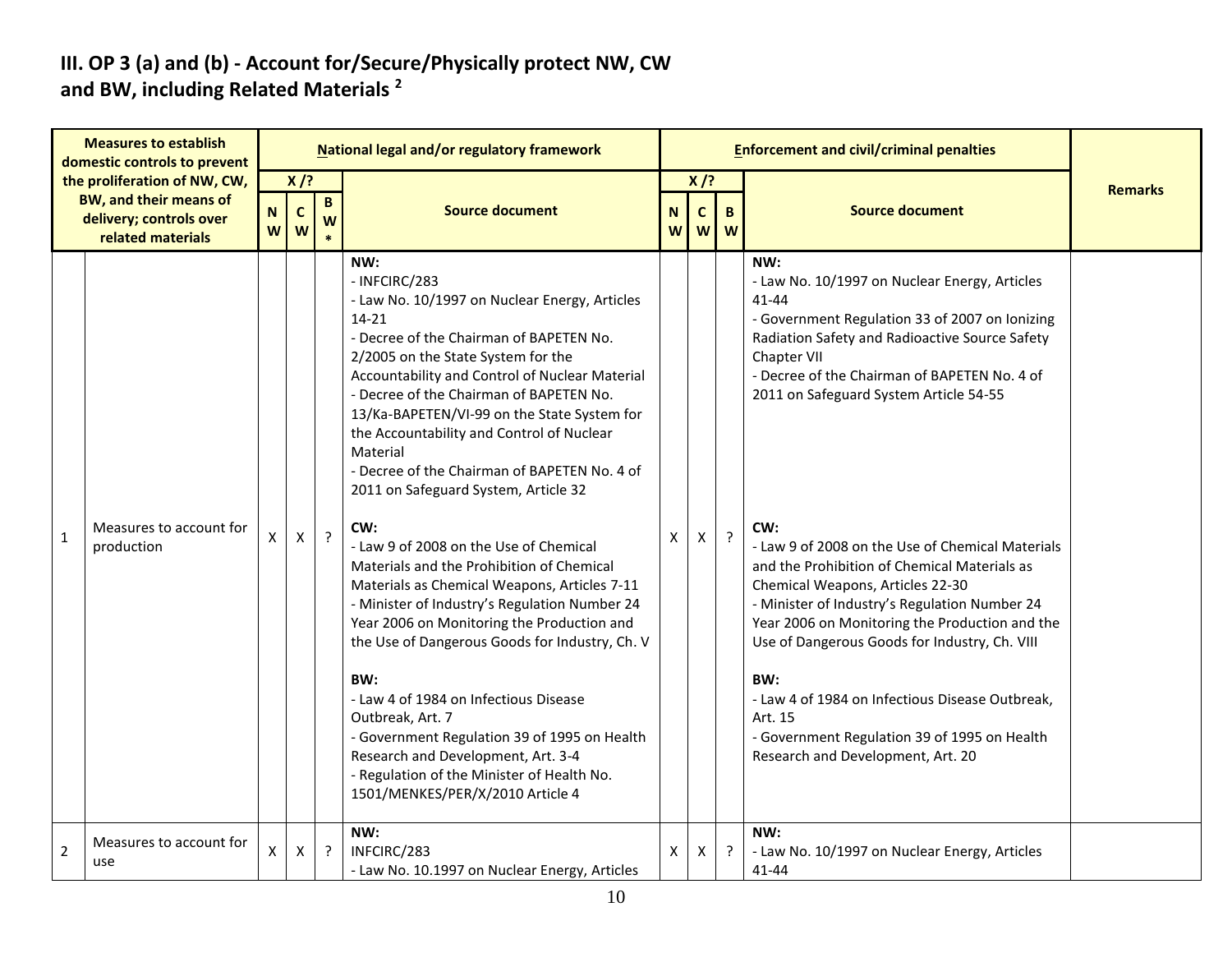|   |                                    |   |   |         | 14-21<br>- Government Regulation 2 of 2014 on<br>Licensing of Nuclear Installation and Utilization<br>of Nuclear Materials, Articles 105, 106-108<br>- Government Regulation 33 of 2007 on<br>Ionizing Radiation Safety and Radioactive<br>Source Safety, Article 1 and 4<br>- Decree of the Chairman of BAPETEN No.<br>2/2005 on the State System for the<br>Accountability and Control of Nuclear Material<br>- Decree of the Chairman of BAPETEN No.<br>13/Ka-BAPETEN/VI-99 on the State System for                                                                                                       |   |   |   | - Government Regulation 33 of 2007 on Ionizing<br>Radiation Safety and Radioactive Source Safety<br>Chapter VII                                                                                                                                                                                           |  |
|---|------------------------------------|---|---|---------|--------------------------------------------------------------------------------------------------------------------------------------------------------------------------------------------------------------------------------------------------------------------------------------------------------------------------------------------------------------------------------------------------------------------------------------------------------------------------------------------------------------------------------------------------------------------------------------------------------------|---|---|---|-----------------------------------------------------------------------------------------------------------------------------------------------------------------------------------------------------------------------------------------------------------------------------------------------------------|--|
|   |                                    |   |   |         | the Accountability and Control of Nuclear<br>Material<br>CW:<br>Law 9 of 2008 on the Use of Chemical<br>Materials and the Prohibition of Chemical<br>Materials as Chemical Weapons, Articles 7 & 9<br>BW:<br>- Law 4 of 1984 on Infectious Disease<br>Outbreak, Article 7<br>- Government Regulation 39 of 1995 on Health<br>Research and Development, Articles 3-4<br>- Regulation of the Minister of Health No.<br>1501/MENKES/PER/X/2010, Article 4                                                                                                                                                       |   |   |   | CW:<br>Law 9 of 2008 on the Use of Chemical Materials<br>and the Prohibition of Chemical Materials as<br>Chemical Weapons, Articles 22-30<br>BW:<br>- Law 4 of 1984 on Infectious Disease Outbreak,<br>Article 15<br>- Government Regulation 39 of 1995 on Health<br>Research and Development, Article 20 |  |
| 3 | Measures to account for<br>storage | X | X | $\cdot$ | NW:<br>INFCIRC/283<br>- Law No. 10.1997 on Nuclear Energy, Articles<br>14-21<br>- Government Regulation 2 of 2014 on<br>Licensing of Nuclear Installation and Utilization<br>of Nuclear Materials, Articles 54, 105, 106-108<br>- Government Regulation 54 of 2012 on Safety<br>and Security of Nuclear Installations, Articles<br>1, 2, 27<br>- Government Regulation 33 of 2007 on<br>Ionizing Radiation Safety and Radioactive<br>Source Safety, Articles 1, 4, 64, 67<br>- Decree of the Chairman of BAPETEN No.<br>2/2005 on the State System for the<br>Accountability and Control of Nuclear Material | X | X | ? | NW:<br>Law No. 10/1997 on Nuclear Energy, Article 41-<br>44<br>- Government Regulation 33 of 2007 on Ionizing<br>Radiation Safety and Radioactive Source Safety<br>Chapter VII<br>- Government Regulation 54 of 2012 on Safety<br>and Security of Nuclear Installations, Article 87-<br>90                |  |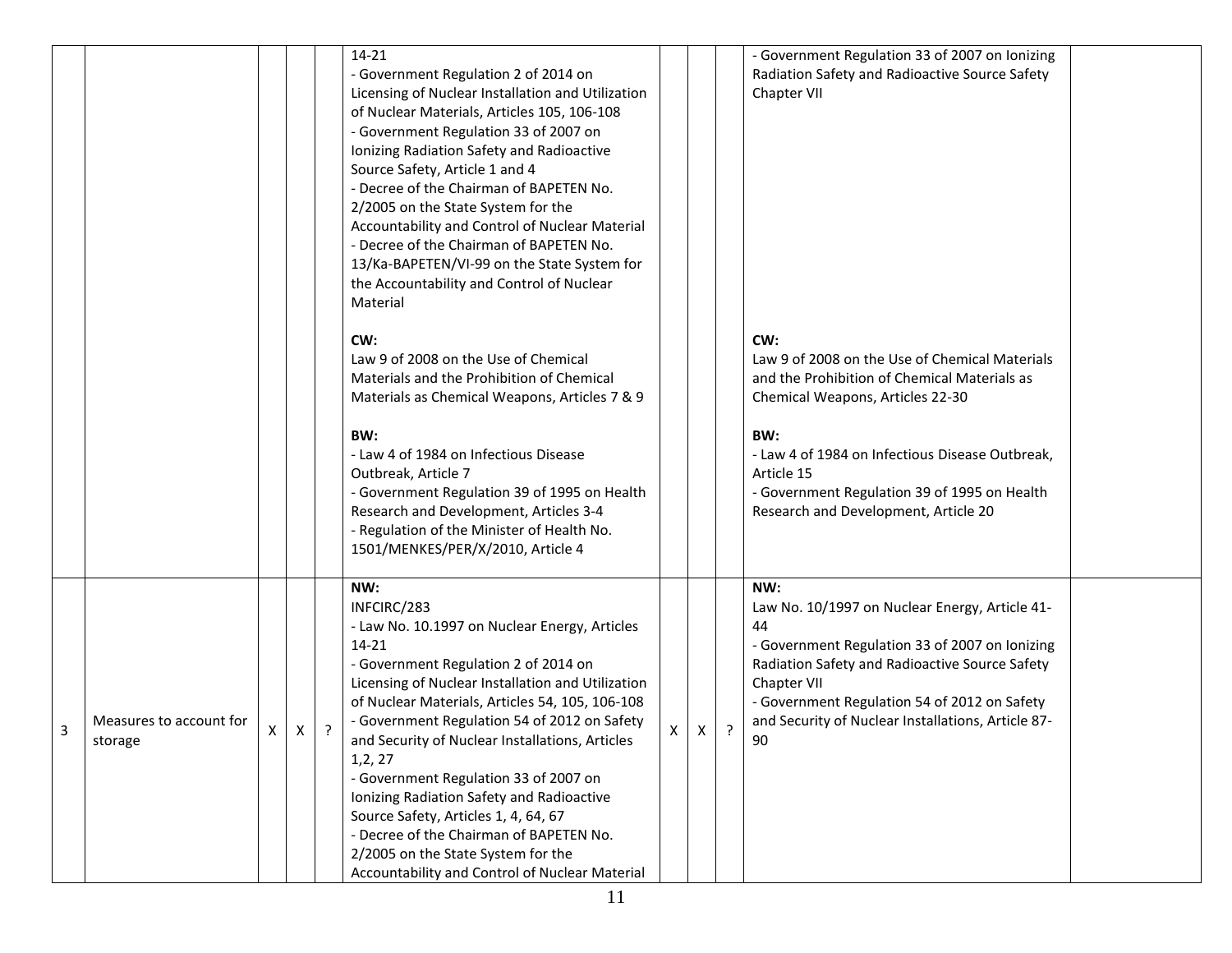|   |                                      |   |              |              | - Decree of the Chairman of BAPETEN No.<br>13/Ka-BAPETEN/VI-99 on the State System for<br>the Accountability and Control of Nuclear<br>Material<br>CW:<br>Law 9 of 2008 on the Use of Chemical<br>Materials and the Prohibition of Chemical<br>Materials as Chemical Weapons, Articles 7 & 9<br>BW:<br>- Law 4 of 1984 on Infectious Disease<br>Outbreak, Article 7<br>- Government Regulation 39 of 1995 on Health<br>Research and Development, Articles 3-4<br>- Government Regulation No. 40 of 1991 on<br>Prevention of Infectious Disease Outbreaks,<br>Articles 25-27 (management) |   |   |              | CW:<br>Law 9 of 2008 on the Use of Chemical Materials<br>and the Prohibition of Chemical Materials as<br>Chemical Weapons, Articles 22-30<br>BW:<br>- Law 4 of 1984 on Infectious Disease Outbreak,<br>Article 15<br>- Government Regulation 39 of 1995 on Health<br>Research and Development, Article 20<br>- Government Regulation No. 40 of 1991 on<br>Prevention of Infectious Disease Outbreaks,<br>Articles 25-27 |  |
|---|--------------------------------------|---|--------------|--------------|------------------------------------------------------------------------------------------------------------------------------------------------------------------------------------------------------------------------------------------------------------------------------------------------------------------------------------------------------------------------------------------------------------------------------------------------------------------------------------------------------------------------------------------------------------------------------------------|---|---|--------------|-------------------------------------------------------------------------------------------------------------------------------------------------------------------------------------------------------------------------------------------------------------------------------------------------------------------------------------------------------------------------------------------------------------------------|--|
|   |                                      |   |              |              | NW/CW/BW<br>- Government Regulation Number 74 Year<br>2014 on Land Transportation, Articles 53, 63<br>and 88<br>- Government Regulation Number 20 Year<br>2010 on Water Transportation, Chapter X<br>- Minister of Transportation's Regulation<br>Number 58 Year 2016 on Dangerous Goods Air-<br><b>Transportation Safety</b>                                                                                                                                                                                                                                                            |   |   |              | NW/CW/BW:<br>- Government Regulation Number 74 Year 2014<br>on Land Transportation<br>- Government Regulation Number 20 Year 2010<br>on Water Transportation                                                                                                                                                                                                                                                            |  |
| 4 | Measures to account for<br>transport | X | $\mathsf{X}$ | $\mathsf{X}$ | NW:<br>- Law No. 10.1997 on Nuclear Energy, Articles<br>14-21<br>- Government Regulation 2 of 2014 on<br>Licensing of Nuclear Installation and Utilization<br>of Nuclear Materials, Article 105<br>- Government Regulation 58 of 2015 on<br>Radiation Safety and Security in the<br>Transportation of Radioactive Substances,<br>Article 1, 3, 80<br>- Decree of the Chairman of BAPETEN No.<br>13/Ka-BAPETEN/VI-99 on the State System for<br>the Accountability and Control of Nuclear<br>Material                                                                                     | X | Χ | $\mathsf{X}$ | NW:<br>- Law No. 10/1997 on Nuclear Energy, Articles<br>41-44<br>- Government Regulation 58 of 2015 on<br>Radiation Safety and Security in the<br>Transportation of Radioactive Substances Article<br>81<br>- Decree of the Chairman of BAPETEN No. 4 of<br>2011 on Safeguard System, Articles 54-55<br>- Government Regulation 33 of 2007 on Ionizing<br>Radiation Safety and Radioactive Source Safety<br>Chapter VII |  |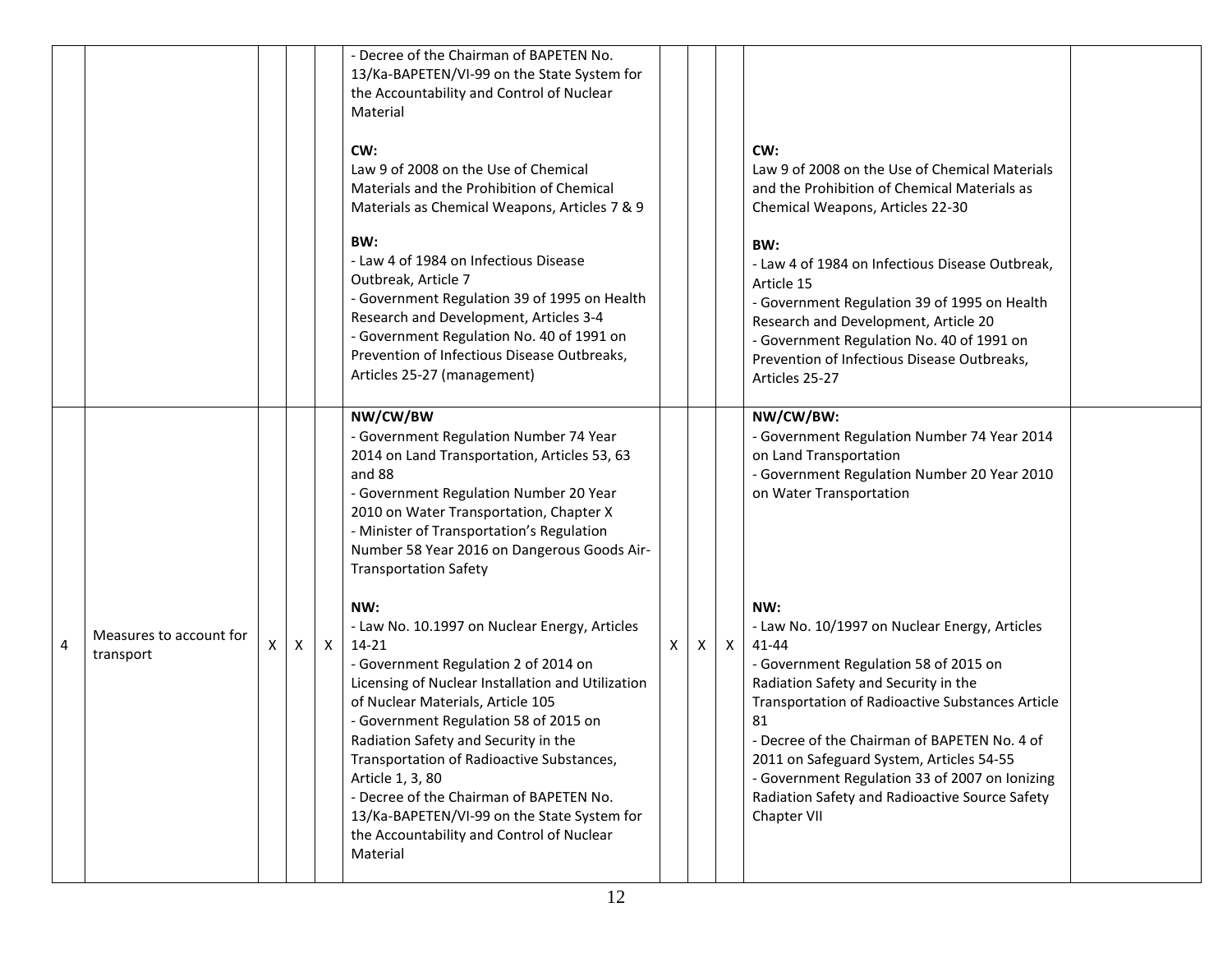|   |                                  |   |         |              | - Decree of the Chairman of BAPETEN No. 4 of<br>2011 on Safeguard System, Articles 28-31<br>CW/BW:<br>Decree of the Minister of Industry and Trade<br>No. 254/MPP/Kep/7/2000 regarding the Trade,<br>Import and Circulation of Dangerous Materials                                                                                                                                  |   |   |         | CW/BW:<br>Decree of the Minister of Industry and Trade No.<br>254/MPP/Kep/7/2000 regarding the Trade,<br>Import and Circulation of Dangerous Materials,                                                                                                                         |  |
|---|----------------------------------|---|---------|--------------|-------------------------------------------------------------------------------------------------------------------------------------------------------------------------------------------------------------------------------------------------------------------------------------------------------------------------------------------------------------------------------------|---|---|---------|---------------------------------------------------------------------------------------------------------------------------------------------------------------------------------------------------------------------------------------------------------------------------------|--|
|   |                                  |   |         |              | NW:<br>-Law No. 10/1997 on Nuclear Energy Articles 1<br>and $16$<br>- Gov. Reg. No.33/2007 on Safety of Ionizing<br>radiation and Security of Radioactive Source,<br>Articles 1, 4<br>-Decree of the Chairman of BAPETEN No. 4 of<br>2011 on Safeguard System, Article 32                                                                                                           |   |   |         | Chapter VI<br>NW:<br>Law No. 10/1997 on Nuclear Energy, Articles 41-<br>44<br>- Government Regulation 33 of 2007 on Ionizing<br>Radiation Safety and Radioactive Source Safety<br>Chapter VII<br>-Decree of the Chairman of BAPETEN No. 4 of<br>2011 on Safeguard System, 54-55 |  |
| 5 | Measures to secure<br>production | Χ | $\cdot$ | $\cdot$      | - Government Regulation 54 of 2012 on Safety<br>and Security of Nuclear Installations, Article 2<br>CW:<br>- Law 9 of 2008 on the Use of Chemical<br>Materials and the Prohibition of Chemical<br>Materials as Chemical Weapons, Articles 7 and<br>9                                                                                                                                | X | ? | $\cdot$ | CW:<br>Law 9 of 2008 on the Use of Chemical Materials<br>and the Prohibition of Chemical Materials as<br>Chemical Weapons, Articles 22-30                                                                                                                                       |  |
|   |                                  |   |         |              | BW:<br>- Law 4 of 1984 on Infectious Disease<br>Outbreak, Articles 7, 13<br>- Government Regulation 39 of 1995 on Health<br>Research and Development, Articles 3-7<br>- Government Regulation No. 40 of 1991 on<br>Prevention of Infectious Disease Outbreaks,<br>Articles 25-27 (management)<br>- Regulation of the Minister of Health No.<br>472/MENKES/PER/V/1996, Articles 3, 4 |   |   |         | BW:<br>- Law 4 of 1984 on Infectious Disease Outbreak.<br>Articles 14-15                                                                                                                                                                                                        |  |
| 6 | Measures to secure use           | X | $\cdot$ | $\mathsf{X}$ | NW:<br>- Law No.10/1997 on Nuclear Energy, Articles<br>16 and 17<br>- Government Regulation 2 of 2014 on<br>Licensing of Nuclear Installation and Utilization<br>of Nuclear Materials, Articles 105-108                                                                                                                                                                             | X | ? | X       | NW:<br>- Law No. 10/1997 on Nuclear Energy, Articles<br>41-44<br>-Government Regulation 33 of 2007 on Ionizing<br>Radiation Safety and Radioactive Source Safety<br>Article 74, Chapter VII                                                                                     |  |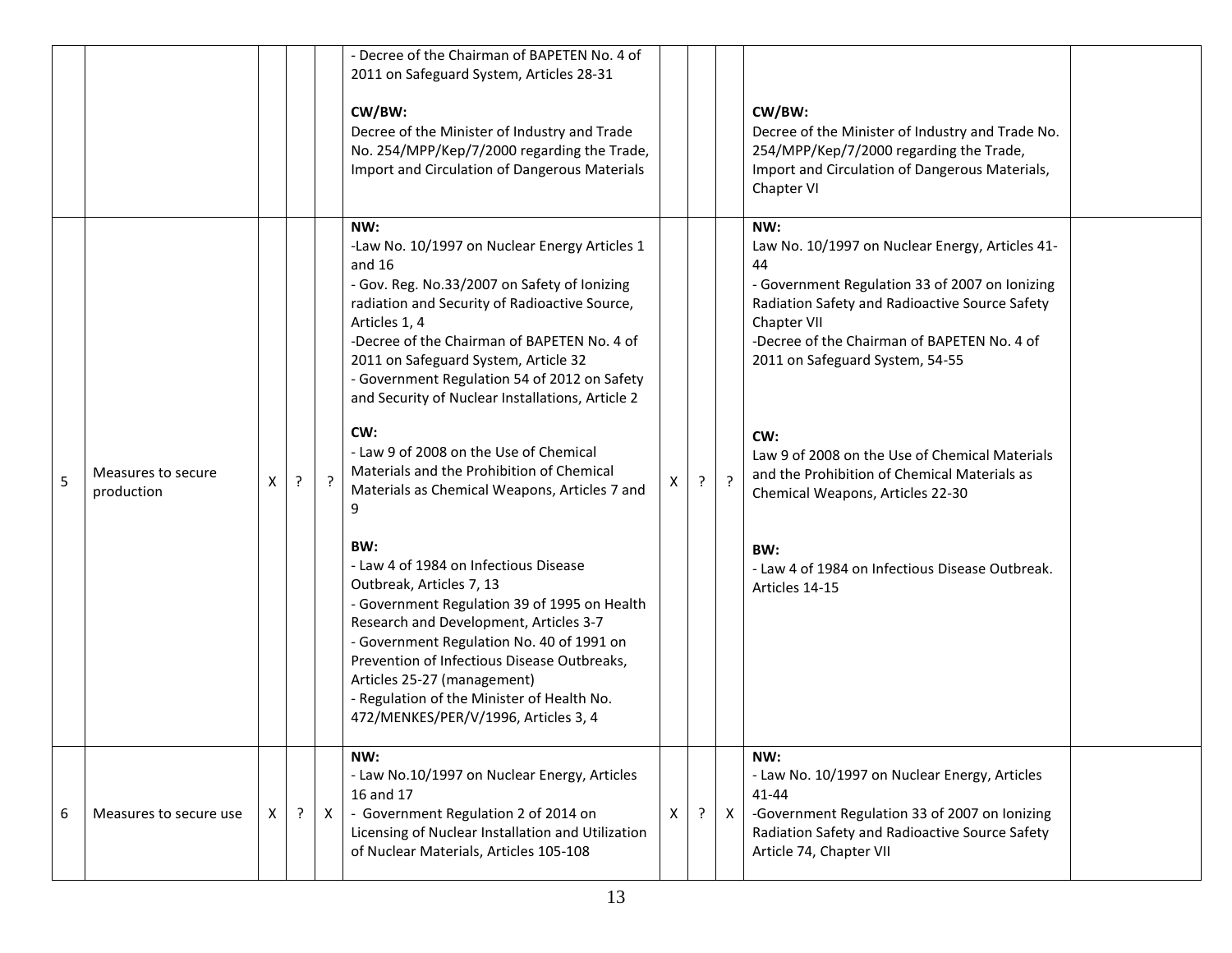|                |                               |   |         | -Government Regulation 33 of 2007 on Ionizing<br>Radiation Safety and Radioactive Source<br>Safety, Articles 1, 4, 71<br>- Decree of the Chairman of BAPETEN No. 1 of<br>2009 on Provisions for the Physical Protection<br>System for Nuclear Installations and Materials,<br>Chapter V, VII<br>- Government Regulation 54 of 2012 on Safety<br>and Security of Nuclear Installations, Article 2<br>CW:<br>Law 9 of 2008 on the Use of Chemical<br>Materials and the Prohibition of Chemical<br>Materials as Chemical Weapons, Articles 7-11<br>BW:<br>Decree of the Minister of Health No.<br>1244/Menkes/SK/XII/1994 regarding the Safety<br>of Microbiological and Biomedical<br>Laboratories, Article 8                                                                                                                                                                           |    |   | CW:<br>Law 9 of 2008 on the Use of Chemical Materials<br>and the Prohibition of Chemical Materials as<br>Chemical Weapons, Articles 22-30<br>BW:<br>Decree of the Minister of Health No.<br>1244/Menkes/SK/XII/1994 regarding the Safety<br>of Microbiological and Biomedical Laboratories                                    |
|----------------|-------------------------------|---|---------|---------------------------------------------------------------------------------------------------------------------------------------------------------------------------------------------------------------------------------------------------------------------------------------------------------------------------------------------------------------------------------------------------------------------------------------------------------------------------------------------------------------------------------------------------------------------------------------------------------------------------------------------------------------------------------------------------------------------------------------------------------------------------------------------------------------------------------------------------------------------------------------|----|---|-------------------------------------------------------------------------------------------------------------------------------------------------------------------------------------------------------------------------------------------------------------------------------------------------------------------------------|
| $\overline{7}$ | Measures to secure<br>storage | X | $\cdot$ | NW:<br>- Law No.10/1997 on Nuclear Energy, Article 17<br>- Government Regulation 2 of 2014 on<br>Licensing of Nuclear Installation and Utilization<br>of Nuclear Materials, Articles 54, 105-108<br>- Government Regulation 33 of 2007 on<br>Ionizing Radiation Safety and Radioactive<br>Source Safety, Articles 1, 4, 64, 70<br>- Decree of the Chairman of BAPETEN No. 1 of<br>2009 on Provisions for the Physical Protection<br>System for Nuclear Installations and Materials,<br>Chapter V, VII<br>- Government Regulation 54 of 2012 on Safety<br>and Security of Nuclear Installations, Article 2<br>CW:<br>- Law 9 of 2008 on the Use of Chemical<br>Materials and the Prohibition of Chemical<br>Materials as Chemical Weapons, Articles 7-11<br>- Minister of Trade's Regulation Number 47<br>Year 2019 on Procurement, Distribution, and<br>Monitoring of Dangerous Goods | X. | ? | NW:<br>- Law No. 10/1997 on Nuclear Energy, Articles<br>41-44<br>- Government Regulation 33 of 2007 on Ionizing<br>Radiation Safety and Radioactive Source Safety<br>Chapter VII<br>CW:<br>Law 9 of 2008 on the Use of Chemical Materials<br>and the Prohibition of Chemical Materials as<br>Chemical Weapons, Articles 22-30 |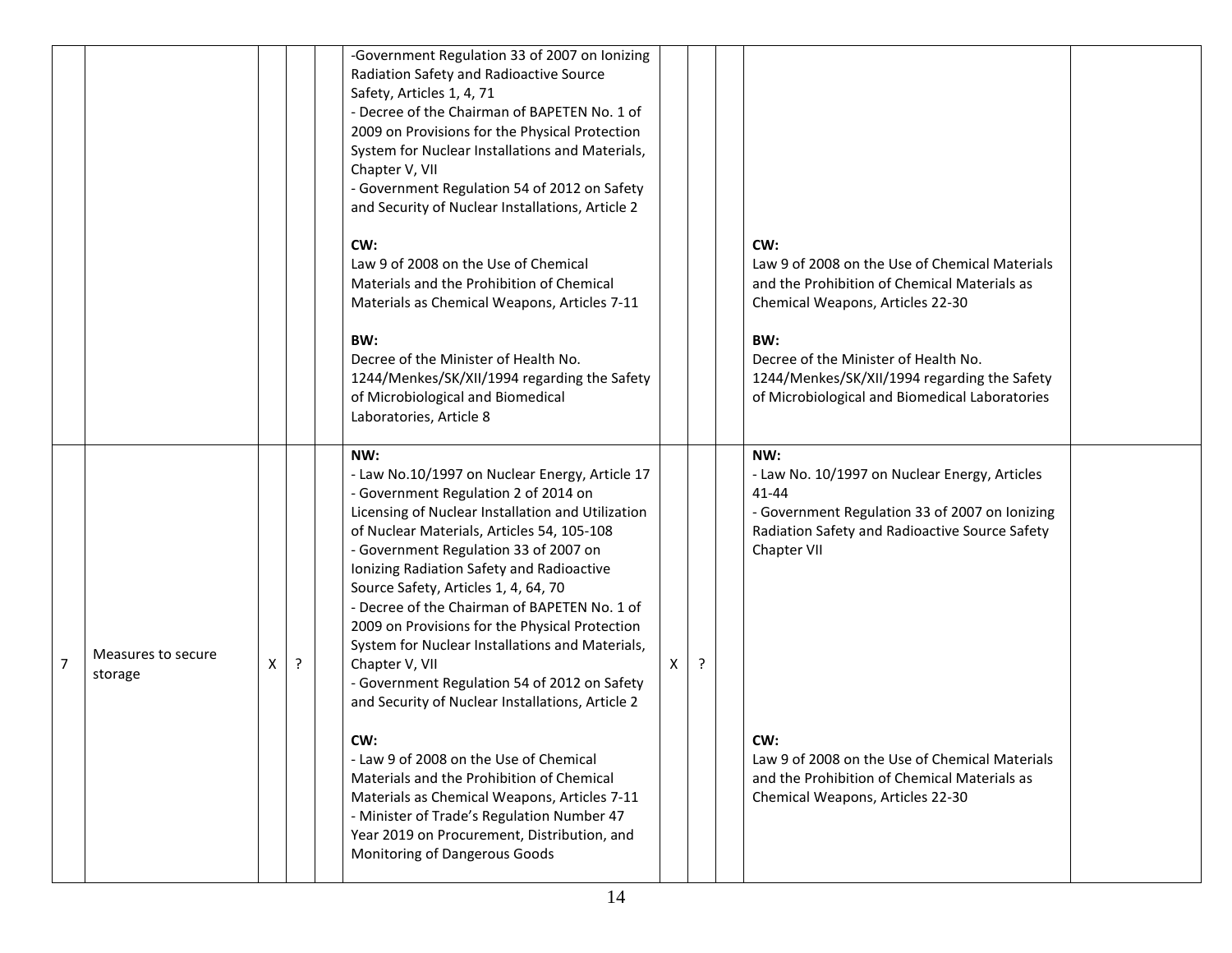| 8 | Measures to secure<br>transport | x | X          | $\mathsf{X}$     | NW:<br>-Government Regulation 2 of 2014 on Licensing<br>of Nuclear Installation and Utilization of<br>Nuclear Materials, Article 105<br>- Government Regulation 58 of 2015 on<br>Radiation Safety and Security in the<br>Transportation of Radioactive Substances,<br>Article 80<br>- Decree of the Chairman of BAPETEN No. 4<br>/2011 on Safeguard System<br>- Decree of the Chairman of BAPETEN No. 1 of<br>2009 on Provisions for the Physical Protection<br>System for Nuclear Installations and Materials,<br>Articles 1, 2, 16, 23, 29, Chapter VI<br>CW:<br>Decree of the Minister of Industry and Trade<br>No. 254/MPP/Kep/7/2000 concerning the<br>Control over the Import and Distribution of<br>Certain Dangerous Materials | X | X       | $\mathsf{X}$ | NW:<br>-Law No. 10/1997 on Nuclear Energy, Articles<br>$41 - 44$<br>- Government Regulation 58 of 2015 on<br>Radiation Safety and Security in the<br>Transportation of Radioactive Substances,<br>Article 81<br>- Decree of the Chairman of BAPETEN No. 4 of<br>2011 on Safeguard System, Articles 54-55<br>CW:<br>Decree of the Minister of Industry and Trade No.<br>254/MPP/Kep/7/2000 - Chapter 6 |  |
|---|---------------------------------|---|------------|------------------|----------------------------------------------------------------------------------------------------------------------------------------------------------------------------------------------------------------------------------------------------------------------------------------------------------------------------------------------------------------------------------------------------------------------------------------------------------------------------------------------------------------------------------------------------------------------------------------------------------------------------------------------------------------------------------------------------------------------------------------|---|---------|--------------|-------------------------------------------------------------------------------------------------------------------------------------------------------------------------------------------------------------------------------------------------------------------------------------------------------------------------------------------------------------------------------------------------------|--|
|   |                                 |   |            |                  | BW:<br>Decree of the Minister of Health No.<br>1244/Menkes/SK/XII/1994 regarding the Safety<br>of Microbiological and Biomedical Laboratories<br>Decree of the Minister of Industry and Trade<br>No. 254/MPP/Kep/7/2000 regarding the Trade,<br>Import and Circulation of Dangerous Materials                                                                                                                                                                                                                                                                                                                                                                                                                                          |   |         |              | BW:<br>Decree of the Minister of Industry and Trade No.<br>254/MPP/Kep/7/2000, Chapter 6                                                                                                                                                                                                                                                                                                              |  |
| Q | Physical protection<br>measures | Χ | $\ddot{?}$ | $\boldsymbol{X}$ | NW:<br>- Decree of the Chairman of BAPETEN No.<br>1/2009 on Provisions for the Physical<br>Protection System for Nuclear Installations and<br>Materials, Articles 1, 2, Chapter III, VII<br>- Government Regulation 54 of 2012 on Safety<br>and Security of Nuclear Installations<br>CW:<br>Decree of the Minister of Industry and Trade<br>No. 254/MPP/Kep/7/2000 regarding the Trade,<br>Import and Circulation of Dangerous Materials                                                                                                                                                                                                                                                                                               | X | $\cdot$ |              | NW:<br>- Law No. 10/1997 on Nuclear Energy, Articles<br>$41 - 44$<br>- Government Regulation 54 of 2012 on Safety<br>and Security of Nuclear Installations<br>CW:<br>Decree of the Minister of Industry and Trade No.<br>254/MPP/Kep/7/2000 regarding the Trade,<br>Import and Circulation of Dangerous Materials -<br>Chapters 4 and 6                                                               |  |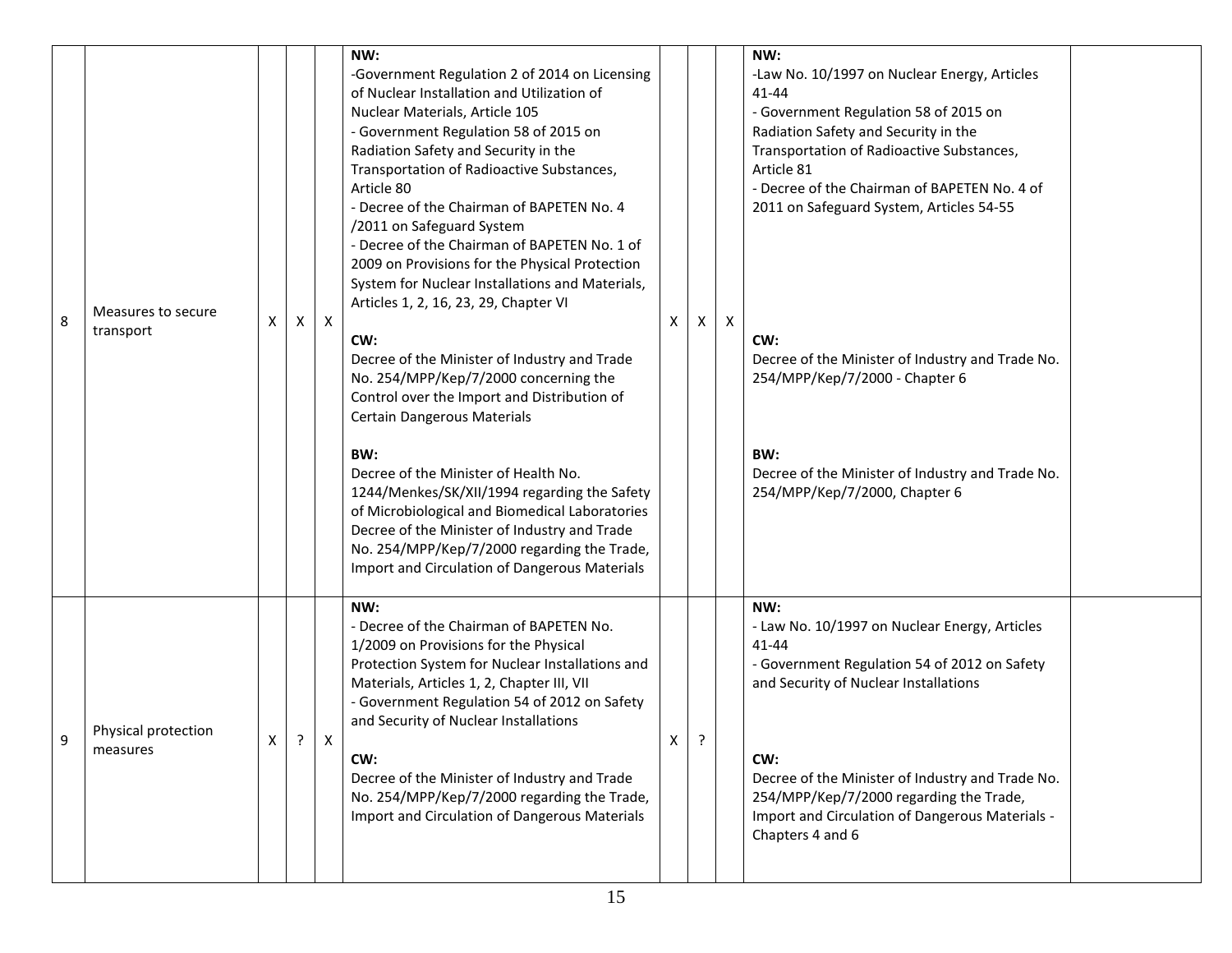|    |                       |  | BW:<br>Decree of the Minister of Health No.<br>1244/Menkes/SK/XII/1994 regarding the Safety<br>of Microbiological and Biomedical Laboratories |  |  |  |
|----|-----------------------|--|-----------------------------------------------------------------------------------------------------------------------------------------------|--|--|--|
| 10 | Personnel Reliability |  |                                                                                                                                               |  |  |  |

2. Related materials: materials, equipment and technology covered by relevant multilateral treaties and arrangements, or included on national control lists, which could be used for the design, development, production or use of nuclear, chemical and biological weapons and their means of delivery.

\* Information required in this section may also be available in the State's Confidence Building Measures report, if submitted to the BWC Implementation Support Unit (online at: [http://www.unog.ch/80256EE600585943/\(httpPages\)/4FA4DA37A55C7966C12575780055D9E8?OpenDocument\)](http://www.unog.ch/80256EE600585943/(httpPages)/4FA4DA37A55C7966C12575780055D9E8?OpenDocument)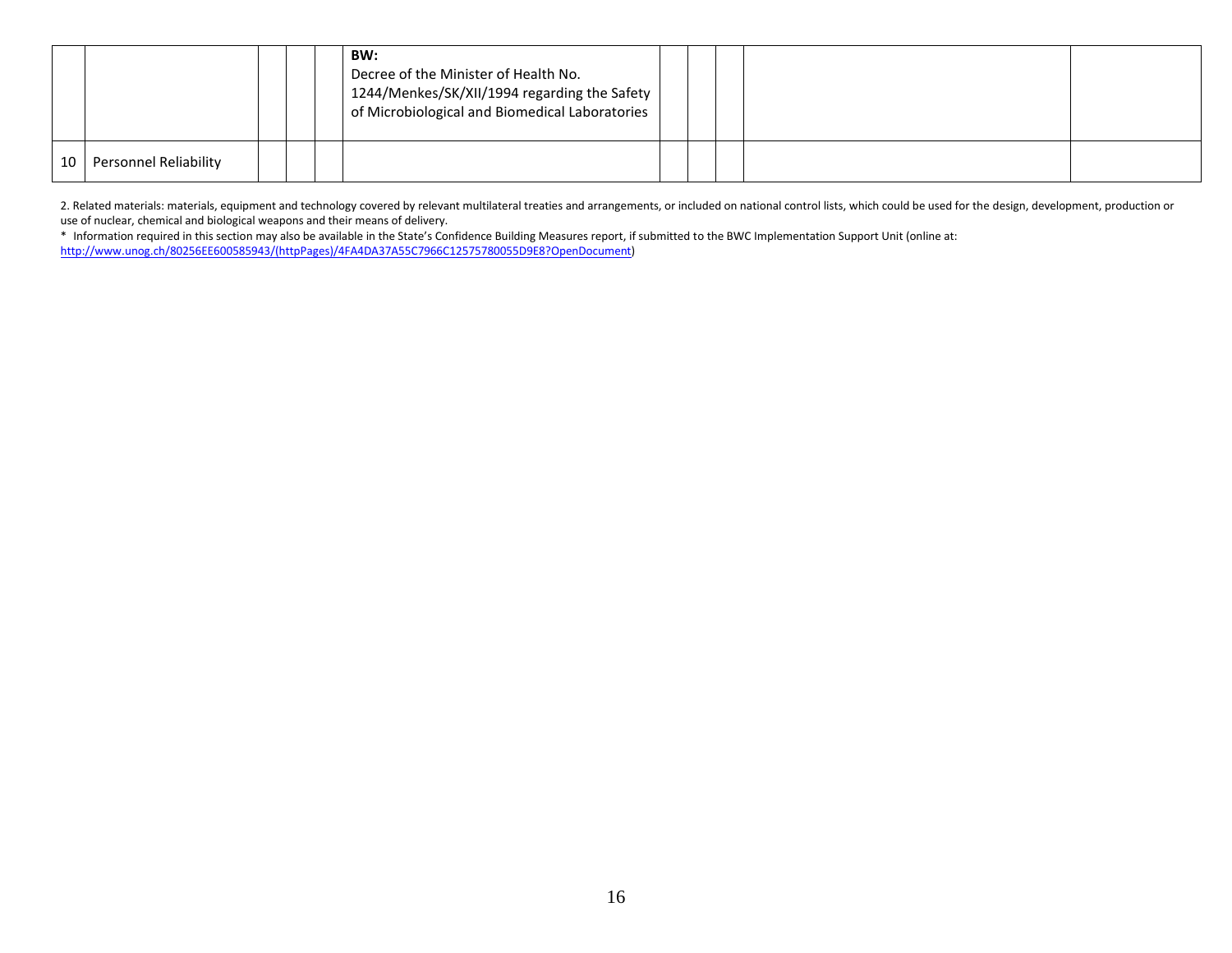#### **IV. OP 3 (a) and (b) - Account for/Secure/Physically protect NW including Related Materials (NW specific)**

|                | <b>Measures to establish</b><br>domestic controls to prevent<br>the proliferation of NW, and<br>their means of delivery;<br>controls over related<br>materials    | <b>Source document</b>                                                                                                      |  |  |  |  |  |  |  |
|----------------|-------------------------------------------------------------------------------------------------------------------------------------------------------------------|-----------------------------------------------------------------------------------------------------------------------------|--|--|--|--|--|--|--|
| 1              | National regulatory<br>authority                                                                                                                                  | Presidential Decree No. 76/1998<br>Nuclear Energy Regulatory Agency (BAPETEN)                                               |  |  |  |  |  |  |  |
| $\overline{2}$ | Licensing of nuclear<br>installations/entities/<br>use of materials                                                                                               | Presidential Decree No. 43/2006 on the Licensing of Nuclear Power Reactors<br>Law No. 10/1997 on Nuclear Energy - Chapter 8 |  |  |  |  |  |  |  |
| 3              | IAEA Safeguards<br>Agreements                                                                                                                                     | Safeguards Agreement in force 14 July 1980<br>(INFCIRC/283)<br>Additional Protocol in force 29 September 1999               |  |  |  |  |  |  |  |
| 4              | IAEA Code of Conduct<br>on Safety and Security<br>of Radioactive Sources                                                                                          | Notified IAEA of support (Notification pursuant to GC(47)/RES/7.B1)                                                         |  |  |  |  |  |  |  |
| 5              | Supplementary<br>Guidance on the Import<br>and Export of<br>Radioactive Sources of<br>the Code of Conduct on<br>the Safety and Security<br>of Radioactive Sources | Notified IAEA of support                                                                                                    |  |  |  |  |  |  |  |
| 6              | IAEA Incident and<br><b>Trafficking Database</b>                                                                                                                  | Participates since 1998                                                                                                     |  |  |  |  |  |  |  |
| $\overline{7}$ | <b>Integrated Nuclear</b><br>Security Support Plan<br>(INSSP) / International<br><b>Physical Protection</b><br><b>Advisory Service (IPAS)</b>                     | Approved                                                                                                                    |  |  |  |  |  |  |  |
| 8              | Applying the physical<br>protection<br>recommendations in<br>INFCIRC/225/Rev.5                                                                                    |                                                                                                                             |  |  |  |  |  |  |  |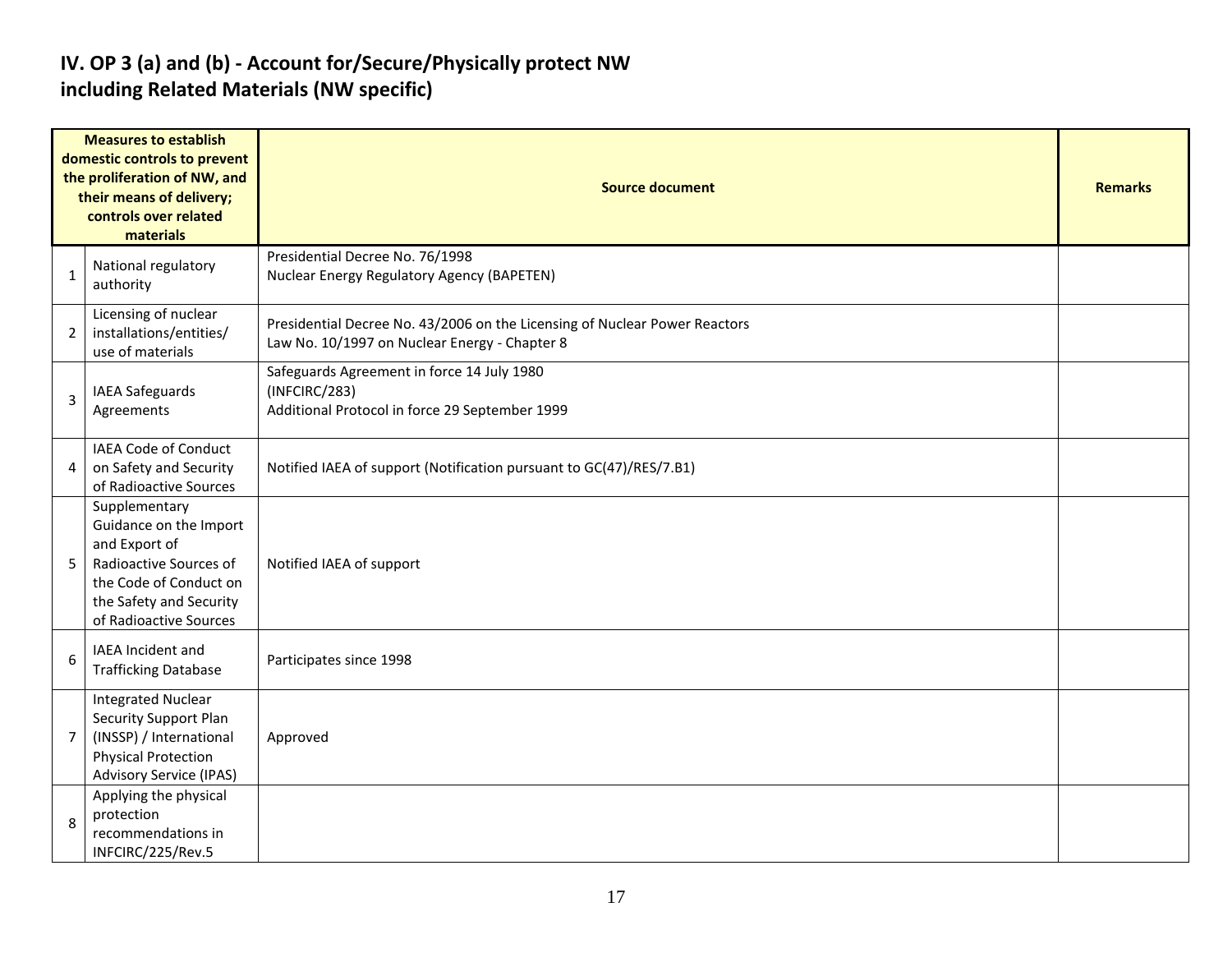|    | Other Agreements<br>related to IAEA                                                       | Convention on Early Notification of a Nuclear Accident (CENNA) (13 December 1993)<br>Convention on Assistance in the Case of a Nuclear Accident or Radiological Emergency (13 December 1993)<br>Convention on Nuclear Safety (11 July 2002)<br>Joint Convention on the Safety of Spent Fuel Management and on the Safety of Radioactive Waste Management (30 June<br>2011) |  |
|----|-------------------------------------------------------------------------------------------|----------------------------------------------------------------------------------------------------------------------------------------------------------------------------------------------------------------------------------------------------------------------------------------------------------------------------------------------------------------------------|--|
| 10 | National legislation and<br>regulations related to<br>nuclear material<br>including CPPNM | Decree of the Chairman of BAPETEN No. 02-P/Ka-BAPETEN/VI-99 on the Physical Protection of Nuclear Materials                                                                                                                                                                                                                                                                |  |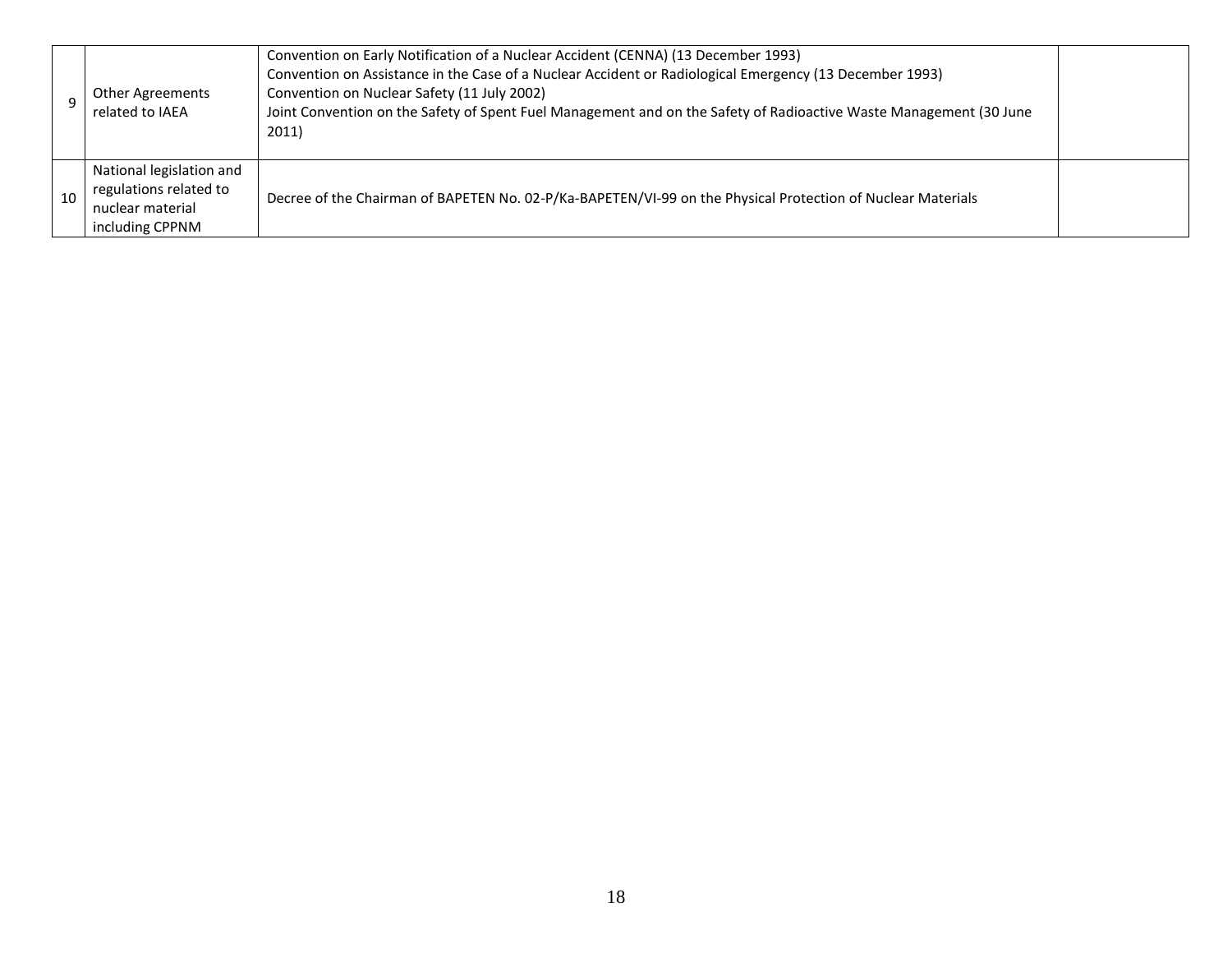#### **V. OP 3 (a) and (b) - Account for/Secure/Physically protect CW including Related Materials (CW specific)**

|                | <b>Measures to establish</b><br>domestic controls to prevent<br>the proliferation of CW, and<br>their means of delivery;<br>controls over related<br>materials | <b>Source document</b>                                                                                                                                                                                                                                                                                                                                                                                                                                                                                                                                                                                                                                                                                                                                                                                                                                                                                       |  |  |  |  |  |  |  |
|----------------|----------------------------------------------------------------------------------------------------------------------------------------------------------------|--------------------------------------------------------------------------------------------------------------------------------------------------------------------------------------------------------------------------------------------------------------------------------------------------------------------------------------------------------------------------------------------------------------------------------------------------------------------------------------------------------------------------------------------------------------------------------------------------------------------------------------------------------------------------------------------------------------------------------------------------------------------------------------------------------------------------------------------------------------------------------------------------------------|--|--|--|--|--|--|--|
| 1              | National CWC authority                                                                                                                                         | Law 9 of 2008 on the Use of Chemical Materials and the Prohibition of Chemical Materials as Chemical Weapons, Articles<br>16-19<br>Minister of Industry's Decree Number 426 Year 2018 on National Authority Secretariat of Chemical Weapons<br>Secretariat of the National Authority, Directorate for International Security and Disarmament Affairs, Department of Foreign<br>Affairs                                                                                                                                                                                                                                                                                                                                                                                                                                                                                                                       |  |  |  |  |  |  |  |
| $\overline{2}$ | Licensing/registration of<br>installations/facilities/<br>persons/entities/use/<br>handling of related<br>materials                                            | Law 9 of 2008 on the Use of Chemical Materials and the Prohibition of Chemical Materials as Chemical Weapons, Articles 4-<br>10, 22-30<br>Minister of Trade's Regulation Number 47 Year 2019 on Regulation of the Minister of Trade on the Third Amendment to the<br>Regulation of the Minister of Trade No. 44/M-Dag/Per/9/2009 on the Procurement, Distribution, and Control of Hazardous<br>Materials<br>Government Regulation Number 101 Year 2014 on Waste Management on Dangerous and Toxic Goods<br>Minister of Industry's Regulation Number 24 Year 2006 on Monitoring the Production and the Use of Dangerous Goods for<br>Industry<br>Minister of Industry's Regulation Number 18 Year 2018 on the Guidelines and Evaluation of the Establishment of National<br>Critical Industrial Infrastructure<br>Decree of Minister of Labor No. KEP.187/MEN/1999 on Dangerous Chemical Control at Workplace |  |  |  |  |  |  |  |
|                | Old or abandoned<br>chemical weapons                                                                                                                           |                                                                                                                                                                                                                                                                                                                                                                                                                                                                                                                                                                                                                                                                                                                                                                                                                                                                                                              |  |  |  |  |  |  |  |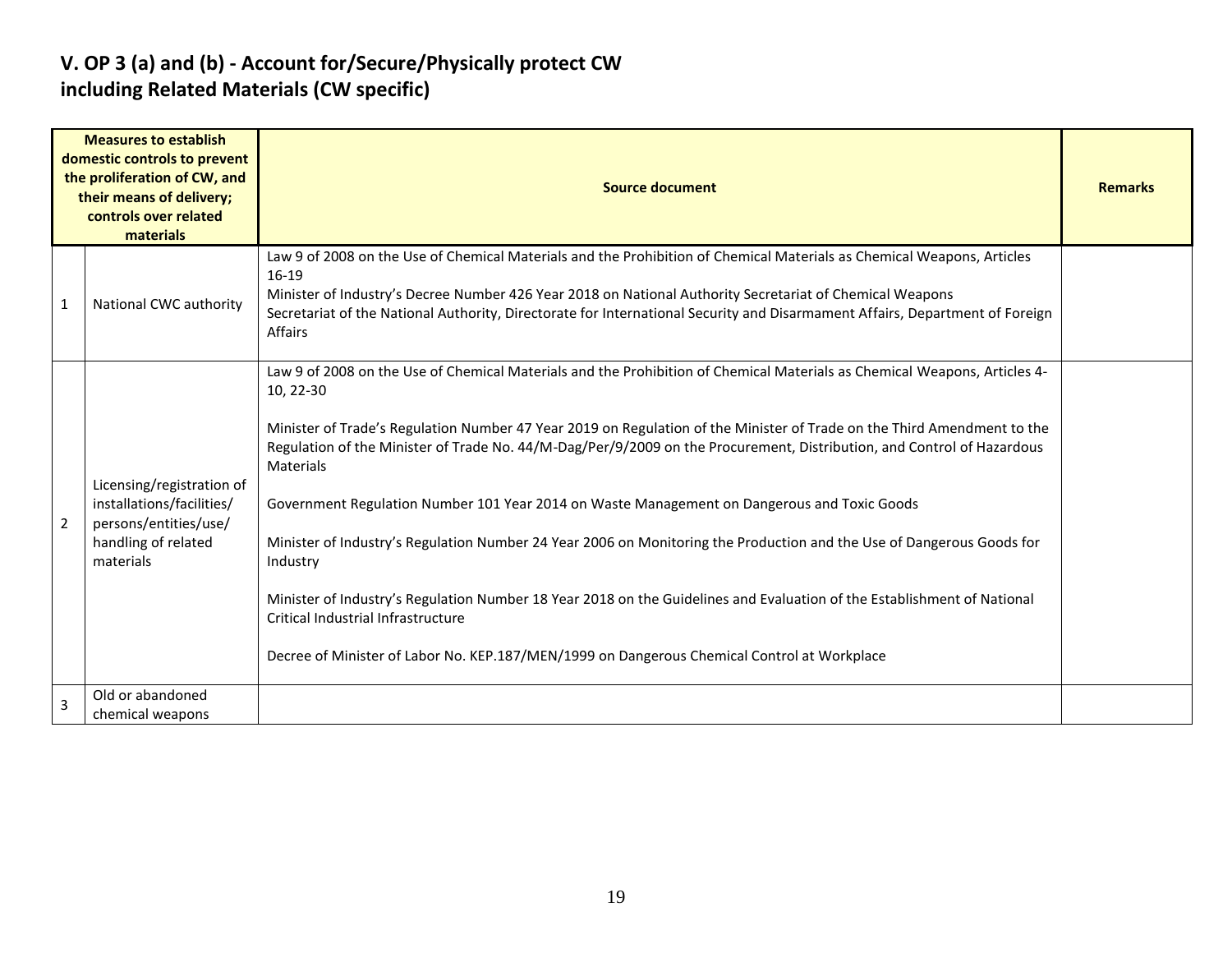#### **VI. OP 3 (a) and (b) - Account for/Secure/Physically protect BW including Related Materials (BW specific)**

| <b>Measures to establish</b><br>domestic controls to prevent<br>the proliferation of BW, their<br>means of delivery; controls<br>over related materials | <b>Source document</b>                                                                                                                                                                                                                                                                                | <b>Remarks</b> |
|---------------------------------------------------------------------------------------------------------------------------------------------------------|-------------------------------------------------------------------------------------------------------------------------------------------------------------------------------------------------------------------------------------------------------------------------------------------------------|----------------|
|                                                                                                                                                         | Decree of the Minister of Industry and Trade No. 254/MPP/Kep/7/2000 regarding the Trade, Import and Circulation of<br>Dangerous Materials<br>Minister of Trade's Regulation Number 47 Year 2019 on Procurement, Distribution, and Monitoring of Dangerous Goods                                       |                |
| Licensing/registration of<br>installations/facilities/<br>persons/entities/use/<br>handling of materials                                                | Government Regulation Number 101 Year 2014 on Waste Management on Dangerous and Toxic Goods<br>Minister of Industry's Regulation Number 24 Year 2006 on Monitoring the Production and the Use of Dangerous Goods for<br>Industry<br>Government Regulation 74 of 2001 on Hazardous and Toxic Materials |                |
|                                                                                                                                                         | Minister of Industry's Regulation Number 18 Year 2018 on the Guidelines and Evaluation of the Establishment of National<br>Critical Industrial Infrastructure                                                                                                                                         |                |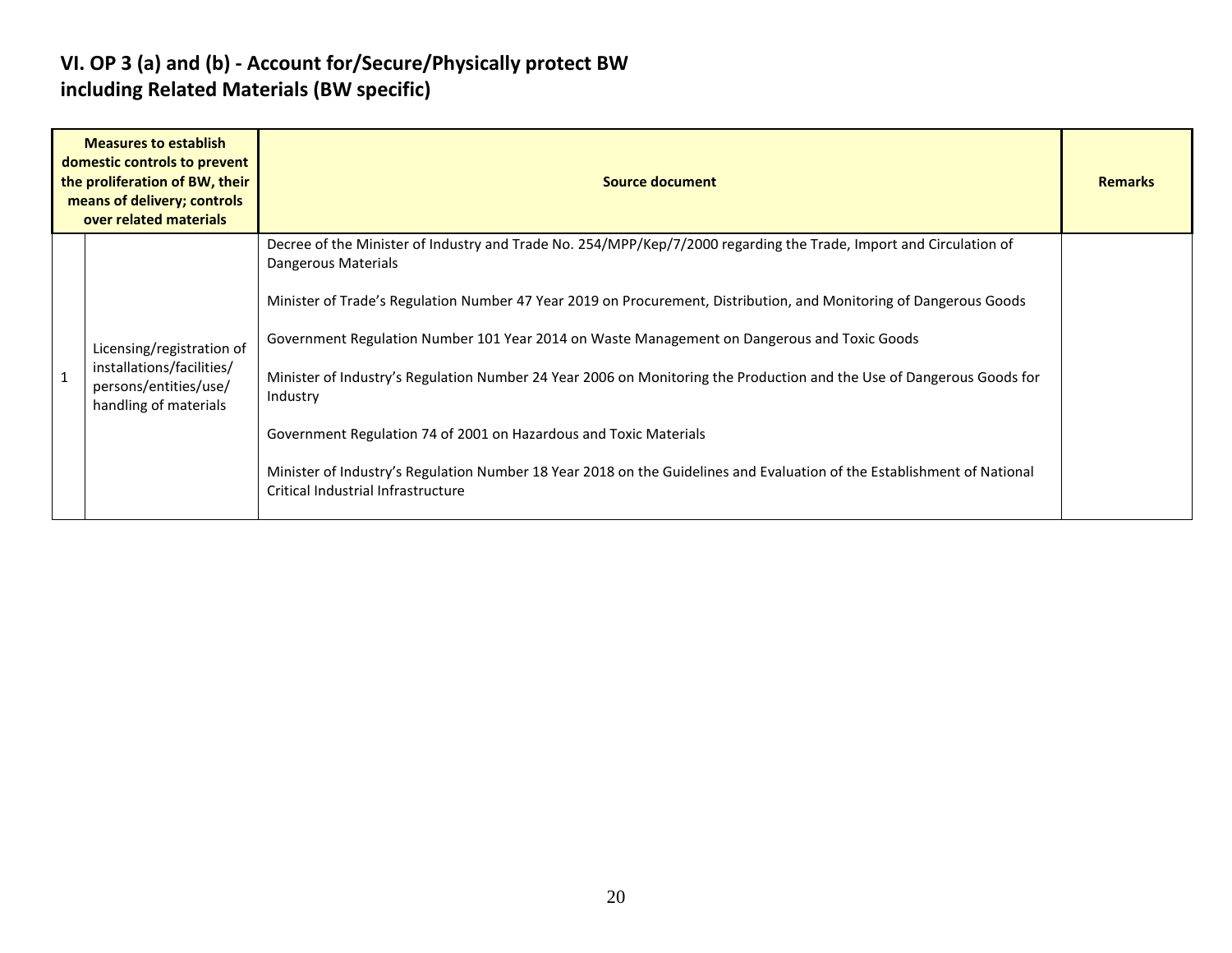# **VII. OP 3 (c) and (d) and related matters from OP 6 - Controls of NW,**

### **CW and BW, including Related Materials**

| <b>Border controls and export</b><br>and trans-shipment controls<br>to prevent the proliferation |                                                                                                              |                    |                            |              | <b>National legal framework</b>                                                                                                                                                                                                                                                                         |        |                                   |                           |                                                                                                                                                                                                                                                     |                |
|--------------------------------------------------------------------------------------------------|--------------------------------------------------------------------------------------------------------------|--------------------|----------------------------|--------------|---------------------------------------------------------------------------------------------------------------------------------------------------------------------------------------------------------------------------------------------------------------------------------------------------------|--------|-----------------------------------|---------------------------|-----------------------------------------------------------------------------------------------------------------------------------------------------------------------------------------------------------------------------------------------------|----------------|
|                                                                                                  | of nuclear, chemical and<br>biological weapons and their<br>means of delivery including<br>related materials | ${\bf N}$<br>W     | $X$ /?<br>$\mathbf c$<br>W | B<br>W       | <b>Source document</b>                                                                                                                                                                                                                                                                                  | N<br>W | $X$ /?<br>$\mathbf c$<br><b>W</b> | $\mathbf B$<br>W          | <b>Source document</b>                                                                                                                                                                                                                              | <b>Remarks</b> |
| 1                                                                                                | Border control to<br>detect, deter, prevent<br>and combat illicit<br>trafficking                             | $\pmb{\mathsf{X}}$ | $\pmb{\mathsf{X}}$         | $\mathsf{X}$ | NW/CW/BW:<br>- Law No. 17/2006 on Amendments of Law No.<br>10/1995 regarding Customs, Articles 74, 77, 78,<br>82,90<br>- Law No. 6/2018 on Health Quarantine,<br>Chapter VI, Article 19 and Chapter VI, Article 44                                                                                      | X      | Χ                                 | $\boldsymbol{\mathsf{X}}$ | NW/CW/BW:<br>- Law No. 17/2006 on Amendments of Law No.<br>10/1995 regarding Customs, Articles 81, 82, 90<br>- Joint border patrols with Malaysia; joint<br>maritime patrols with Singapore<br>- Law No. 6/2018 on Health Quarantine, Article<br>23 |                |
| $\overline{2}$                                                                                   | Law enforcement to<br>detect, deter, prevent<br>and combat illicit<br>trafficking                            | X                  | X                          | X            | NW/CW/BW:<br>Law No. 17/2006 on Amendments of Law No.<br>10/1995 regarding Customs, Article 76                                                                                                                                                                                                          | x      | Χ                                 | $\boldsymbol{\mathsf{X}}$ | NW/CW/BW:<br>Customs<br>Police<br><b>Armed Forces</b><br>CW:<br>Ministry of Industry<br>BW:<br>Ministry of Health<br>National Agency of Drug and Food Control                                                                                       |                |
| 3                                                                                                | Border control detection<br>measures                                                                         | X                  | X                          | $\mathsf{x}$ | NW/CW/BW:<br>- Law No. 17/2006 on Amendments of Law No.<br>10/1995 regarding Customs, Article 35<br>- Government Regulation 34 of 2019 regarding<br>Border Trading, Articles 10 and 15<br>- Law No. 6/2018 on Health Quarantine,<br>Chapter VI, Article 19 and Chapter VI, Article 44<br>and Article 72 | X      | X                                 | $\mathsf{X}$              | NW/CW/BW:<br>Radiation detection and monitoring devices in<br>seaports; X-ray scanners in main airports                                                                                                                                             |                |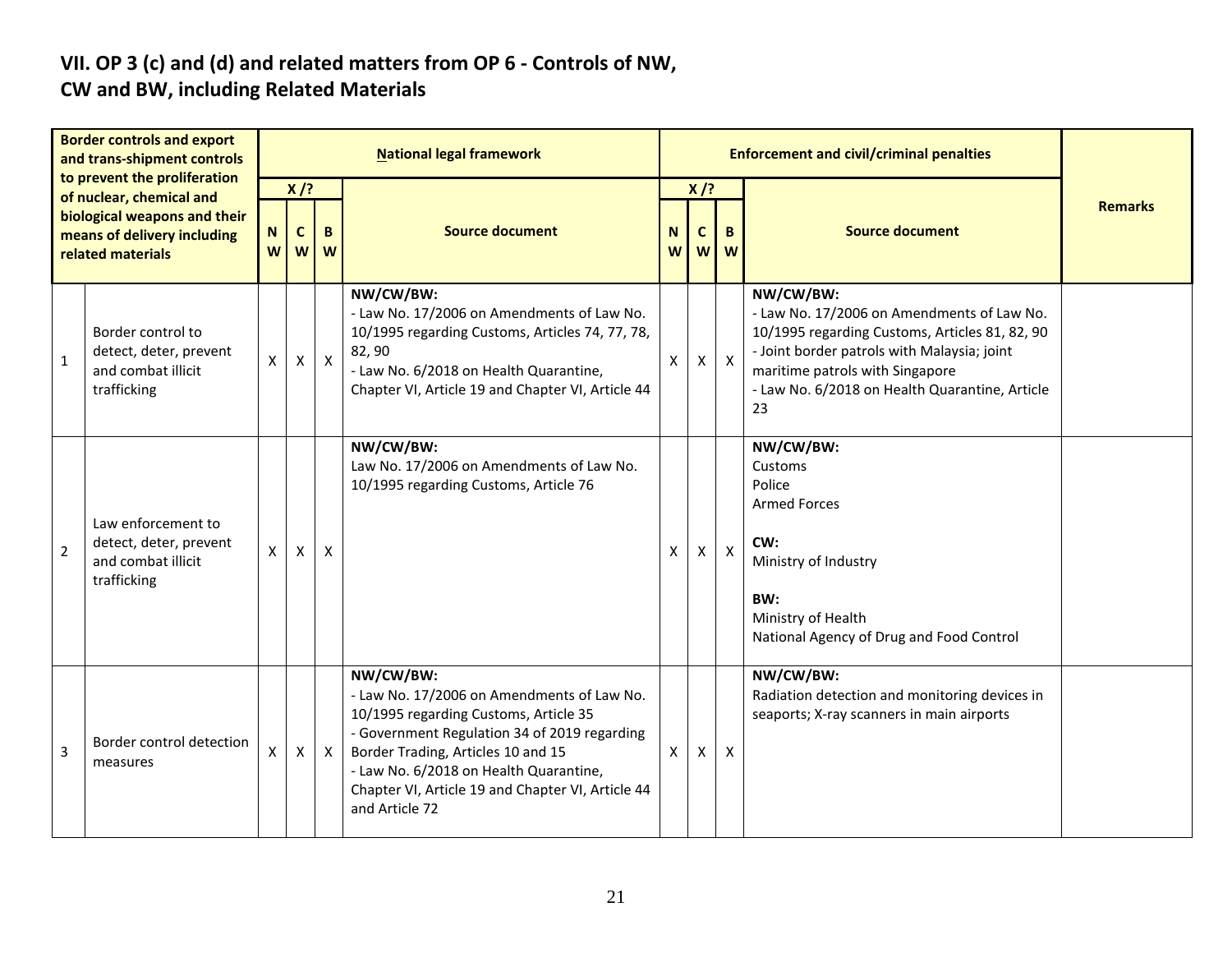| 4 | Control of brokering                   |    |          |              |                                                                                                                                                                                                                                                                                                                                                                                                                                                                                                                                                                       |    |   |         |                                                                                                                                                                                                                                                                                                                                                                                                                                                                             |
|---|----------------------------------------|----|----------|--------------|-----------------------------------------------------------------------------------------------------------------------------------------------------------------------------------------------------------------------------------------------------------------------------------------------------------------------------------------------------------------------------------------------------------------------------------------------------------------------------------------------------------------------------------------------------------------------|----|---|---------|-----------------------------------------------------------------------------------------------------------------------------------------------------------------------------------------------------------------------------------------------------------------------------------------------------------------------------------------------------------------------------------------------------------------------------------------------------------------------------|
| 5 | Export control<br>legislation in place | X  | Χ        | Χ            | NW/CW/BW:<br>- Law No. 17/2006 on Amendments of Law No.<br>10/1995 regarding Customs, Article 53<br>- Law No.7/2014 on Trade, Part 4 and 5<br>- Regulation of the Minister of Trade No.13/M-<br>DAG/PER/3/2012 on General Provisions in<br>Export Sector, Article 4<br>- Regulation of the Minister of Trade No.44/M-<br>DAG/PER/7/2012, Article 2<br>CW:<br>Law 9 of 2008 on the Use of Chemical<br>Materials and the Prohibition of Chemical<br>Materials as Chemical Weapons, Article 8<br>BW:<br>Law No. 16/1992 on the Quarantine of<br>Animals, Fish and Plants | X  |   | $X$ $X$ | NW/CW/BW:<br>- Law No. 17/2006 on Amendments of Law No.<br>10/1995 regarding Customs, Article 53<br>- Indonesia National Single Window<br>-Law No.7/2014 on Trade, Chapter 18<br>NW:<br>BAPETEN monitors export of nuclear materials<br>CW/BW:<br>Pre-service control, control during service<br>process, post-service control<br>CW:<br>Law 9 of 2008 on the Use of Chemical<br>Materials and the Prohibition of Chemical<br>Materials as Chemical Weapons, Articles 22-30 |
| 6 | Licensing provisions and<br>Authority  | X. | $\times$ | $\mathsf{X}$ | NW/CW/BW:<br>- Law No. 17/2006 on Amendments of Law No.<br>10/1995 regarding Customs, Article 53<br>- Law No.7/2014 on Trade, Part 4 and 5<br>- Regulation of the Minister of Trade No.13/M-<br>DAG/PER/3/2012 on General Provisions in<br>Export Sector, Articles 7-10<br>NW:<br>- Gov. Reg. 29/2008 concerning Licensing of<br>the utilization of ionizing Radiation Sources and<br><b>Nuclear Material</b><br>- Law No.10 on Nuclear Energy                                                                                                                        | X. | X |         | NW:<br>Gov. Reg. 29/2008 concerning Licensing of the<br>utilization of ionizing Radiation Sources and<br>Nuclear Material<br><b>BAPETEN</b>                                                                                                                                                                                                                                                                                                                                 |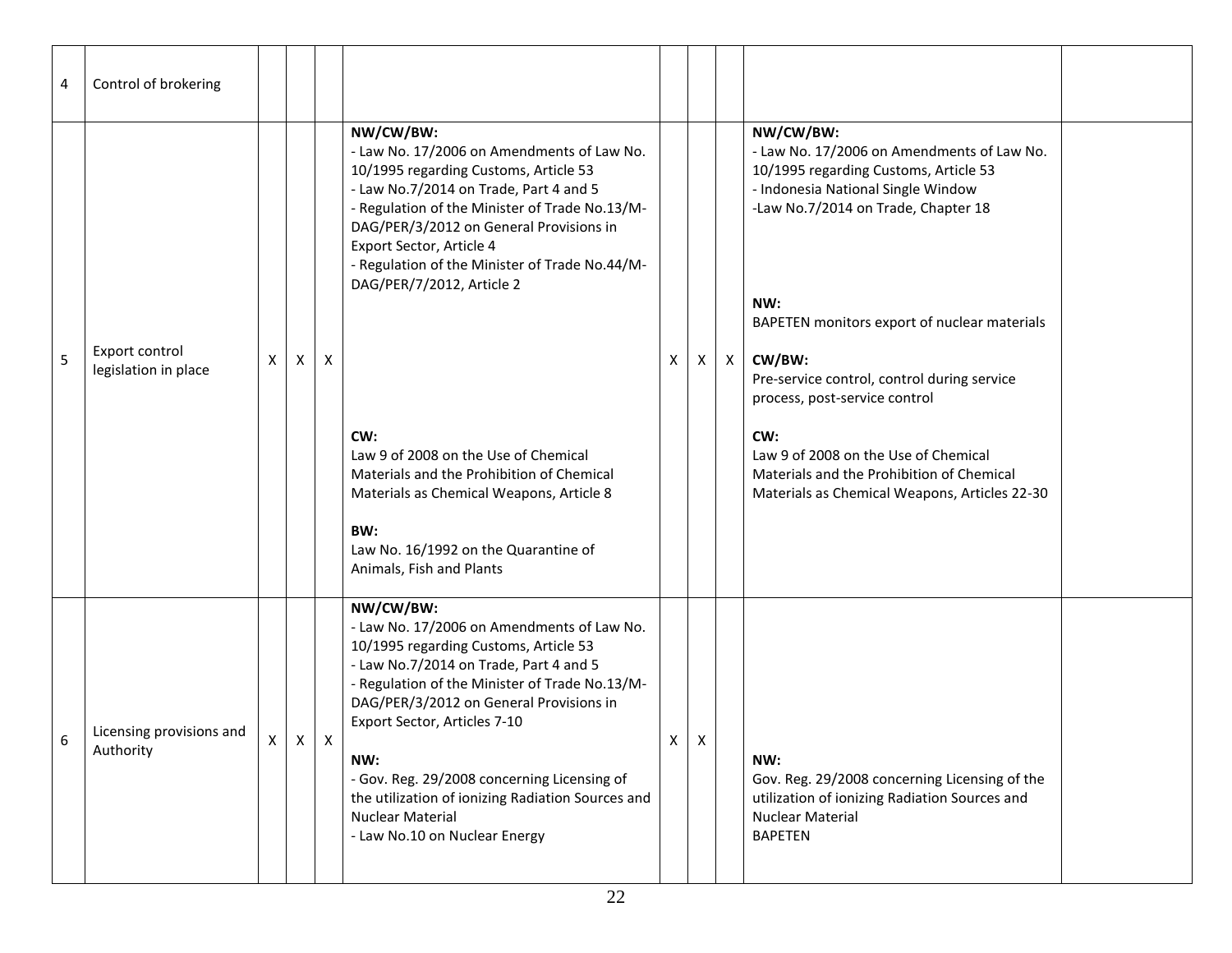|                |                                                            |   |   | CW:<br>- Law 9 of 2008 on the Use of Chemical<br>Materials and the Prohibition of Chemical<br>Materials as Chemical Weapons, Article 7<br>- Minister of Trade's Regulation Number 47<br>Year 2019 on Regulation of the Minister of<br>Trade on the Third Amendment to the<br>Regulation of the Minister of Trade No. 44/M-<br>Dag/Per/9/2009 on the Procurement,<br>Distribution, and Control of Hazardous<br>Materials<br>BW:<br>- Regulation of the Minister of Health No. 59<br>year 2015 on Licensing of High Risk and<br>Dangerous Health Research and Development,<br>Articles 4 - 11 |   |   | CW:<br>Law 9 of 2008 on the Use of Chemical<br>Materials and the Prohibition of Chemical<br>Materials as Chemical Weapons, Article 7                                                                                                           |  |
|----------------|------------------------------------------------------------|---|---|---------------------------------------------------------------------------------------------------------------------------------------------------------------------------------------------------------------------------------------------------------------------------------------------------------------------------------------------------------------------------------------------------------------------------------------------------------------------------------------------------------------------------------------------------------------------------------------------|---|---|------------------------------------------------------------------------------------------------------------------------------------------------------------------------------------------------------------------------------------------------|--|
| $\overline{7}$ | Control lists of<br>materials, equipment<br>and technology | X | X | NW:<br>Gov. Reg. 20/2008 concerning Licensing of the<br>utilization of ionizing Radiation Sources and<br><b>Nuclear Material</b><br>CW:<br>- Law 9 of 2008 on the Use of Chemical<br>Materials and the Prohibition of Chemical                                                                                                                                                                                                                                                                                                                                                              | X | X | NW:<br>Gov. Reg. 20/2008 concerning Licensing of the<br>utilization of ionizing Radiation Sources and<br><b>Nuclear Material</b><br><b>BAPETEN</b><br>CW:<br>Law 9 of 2008 on the Use of Chemical<br>Materials and the Prohibition of Chemical |  |
|                |                                                            |   |   | Materials as Chemical Weapons, Articles 4-5<br>- Control list of Certain Dual-use Chemical<br>Materials is attached in the Decree of the<br>Minister of Trade and Industry No.<br>25/MPP/Kep/7/2000 on Trade, Import and<br><b>Circulation of Dangerous Materials</b>                                                                                                                                                                                                                                                                                                                       |   |   | Materials as Chemical Weapons, Articles 4-5                                                                                                                                                                                                    |  |
| 8              | Intangible technology<br>transfers                         |   |   |                                                                                                                                                                                                                                                                                                                                                                                                                                                                                                                                                                                             |   |   |                                                                                                                                                                                                                                                |  |
| 9              | Inclusion of means of<br>delivery                          |   |   |                                                                                                                                                                                                                                                                                                                                                                                                                                                                                                                                                                                             |   |   |                                                                                                                                                                                                                                                |  |
| 10             | End-user controls                                          |   |   |                                                                                                                                                                                                                                                                                                                                                                                                                                                                                                                                                                                             |   |   |                                                                                                                                                                                                                                                |  |
| 11             | Catch all clause                                           |   |   |                                                                                                                                                                                                                                                                                                                                                                                                                                                                                                                                                                                             |   |   |                                                                                                                                                                                                                                                |  |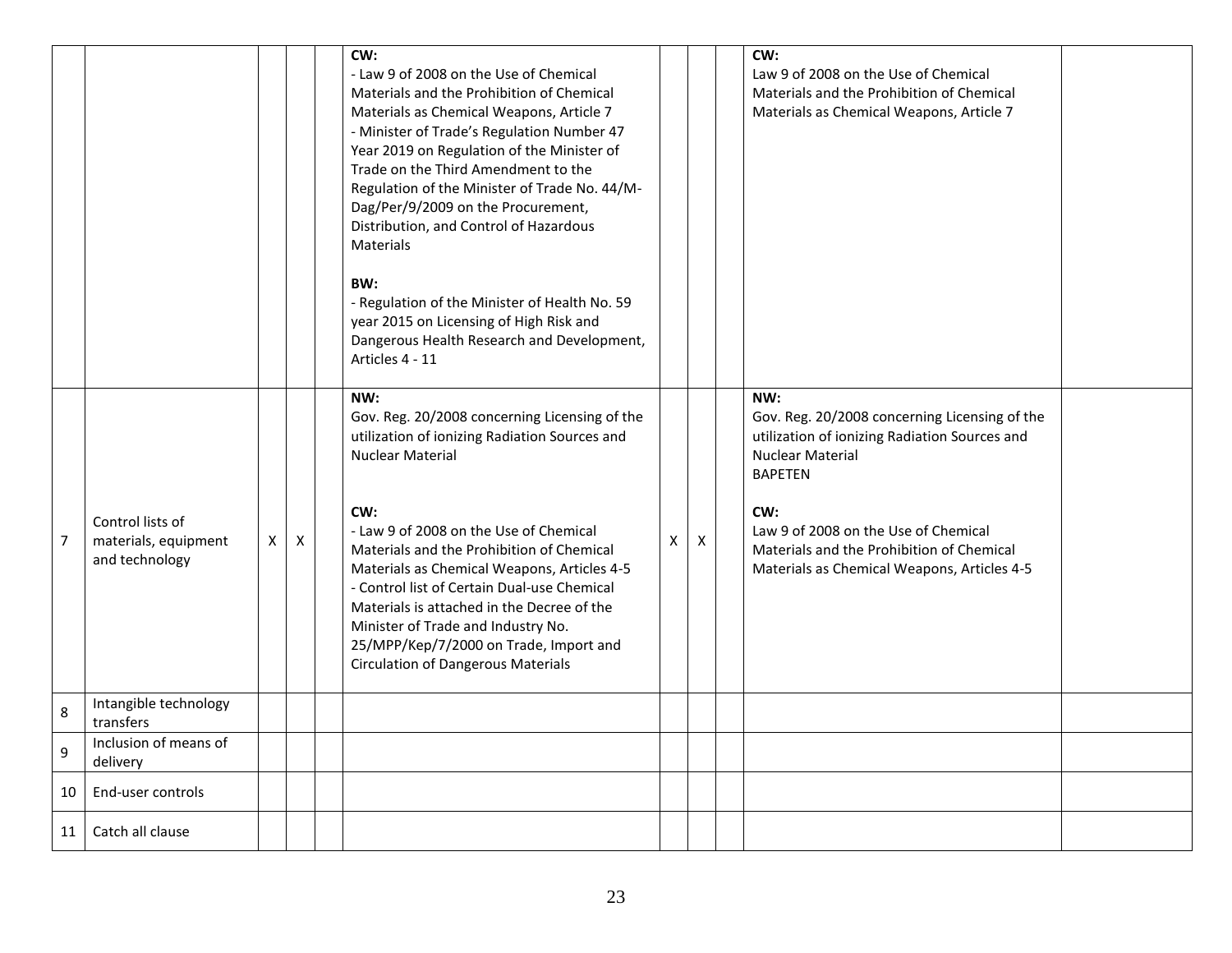| 12 | Transit control                                                                                                                        |  |  |  |  |  |
|----|----------------------------------------------------------------------------------------------------------------------------------------|--|--|--|--|--|
| 13 | Trans-shipment control                                                                                                                 |  |  |  |  |  |
| 14 | Re-export control                                                                                                                      |  |  |  |  |  |
| 15 | Control over financing of<br>exports/transhipments<br>that would contribute to<br>proliferation                                        |  |  |  |  |  |
| 16 | Control over services<br>related to exports/<br>transhipments that<br>would contribute to<br>proliferation including<br>transportation |  |  |  |  |  |